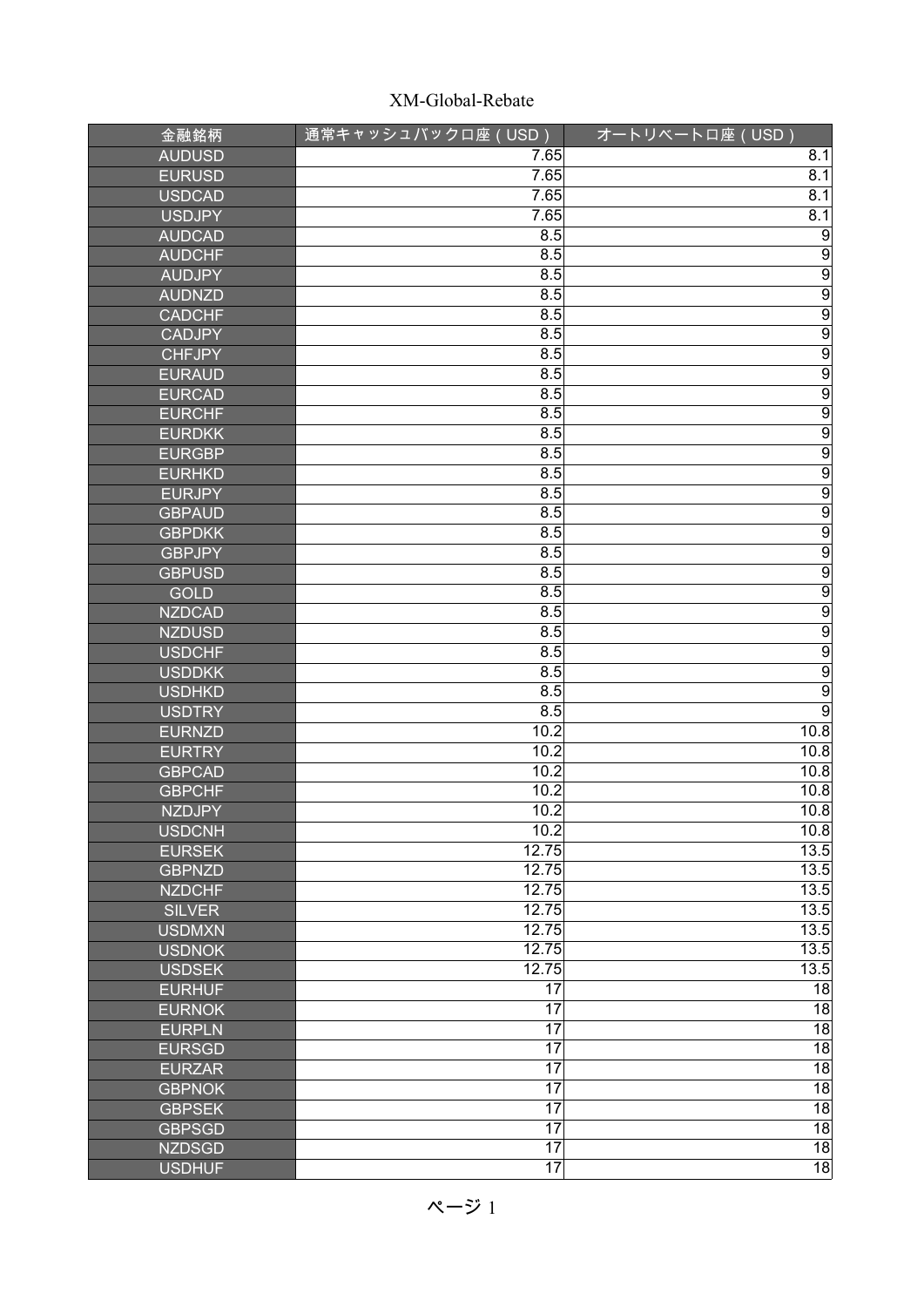| 金融銘柄           | 通常キャッシュバックロ座 (USD) | オートリベートロ座 (USD)  |
|----------------|--------------------|------------------|
| <b>USDPLN</b>  | 17                 | 18               |
| <b>USDSGD</b>  | 17                 | $\overline{18}$  |
| <b>USDZAR</b>  | 17                 | $\overline{18}$  |
| <b>CHFSGD</b>  | 21.25              | 22.5             |
| <b>EURRUB</b>  | 21.25              | 22.5             |
| <b>SGDJPY</b>  | 21.25              | 22.5             |
| <b>USDRUB</b>  | 21.25              | 22.5             |
| AUDCAD#        | 2.55               | 2.7              |
| AUDUSD#        | 2.55               | 2.7              |
| EURGBP#        | 2.55               | 2.7              |
| EURUSD#        | 2.55               | 2.7              |
| GBPUSD#        | 2.55               | $\overline{2.7}$ |
| USDCAD#        | 2.55               | 2.7              |
| USDJPY#        | 2.55               | 2.7              |
| AUDJPY#        | $\overline{3.4}$   | 3.6              |
| EURCAD#        | $\overline{3.4}$   | 3.6              |
| EURJPY#        | $\overline{3.4}$   | $\overline{3.6}$ |
| USDCHF#        | $\overline{3.4}$   | 3.6              |
| <b>AUDCHF#</b> | 4.25               | 4.5              |
| CADJPY#        | 4.25               | 4.5              |
| CHFJPY#        | 4.25               | 4.5              |
| EURAUD#        | 4.25               | 4.5              |
| EURCHF#        | 4.25               | 4.5              |
| GBPJPY#        | 4.25               | 4.5              |
| GOLD#          | 4.25               | 4.5              |
| NZDCAD#        | 4.25               | 4.5              |
| NZDUSD#        | 4.25               | 4.5              |
| USDHKD#        | 4.25               | 4.5              |
| AUDNZD#        | 6.8                | 7.2              |
| CADCHF#        | 6.8                | 7.2              |
| EURDKK#        | 6.8                | 7.2              |
| EURHKD#        | 6.8                | 7.2              |
| GBPCAD#        | 6.8                | 7.2              |
| GBPCHF#        | 6.8                | 7.2              |
| USDCNH#        | 6.8                | 7.2              |
| EURNZD#        | 8.5                | $\overline{9}$   |
| GBPAUD#        | 8.5                | $\overline{9}$   |
| NZDCHF#        | 8.5                | $\frac{9}{9}$    |
| NZDJPY#        | 8.5                |                  |
| USDDKK#        | 8.5                | $\overline{9}$   |
| USDMXN#        | 8.5                | $\overline{9}$   |
| USDSEK#        | 8.5                | $\overline{9}$   |
| USDTRY#        | 8.5                | $\overline{9}$   |
| CHFSGD#        | 12.75              | 13.5             |
| <b>EURHUF#</b> | 12.75              | 13.5             |
| <b>EURNOK#</b> | 12.75              | 13.5             |
| EURPLN#        | 12.75              | 13.5             |
| EURRUB#        | 12.75              | 13.5             |
| <b>EURSEK#</b> | 12.75              | 13.5             |
| EURSGD#        | 12.75              | 13.5             |
| EURTRY#        | 12.75              | 13.5             |
| EURZAR#        | 12.75              | 13.5             |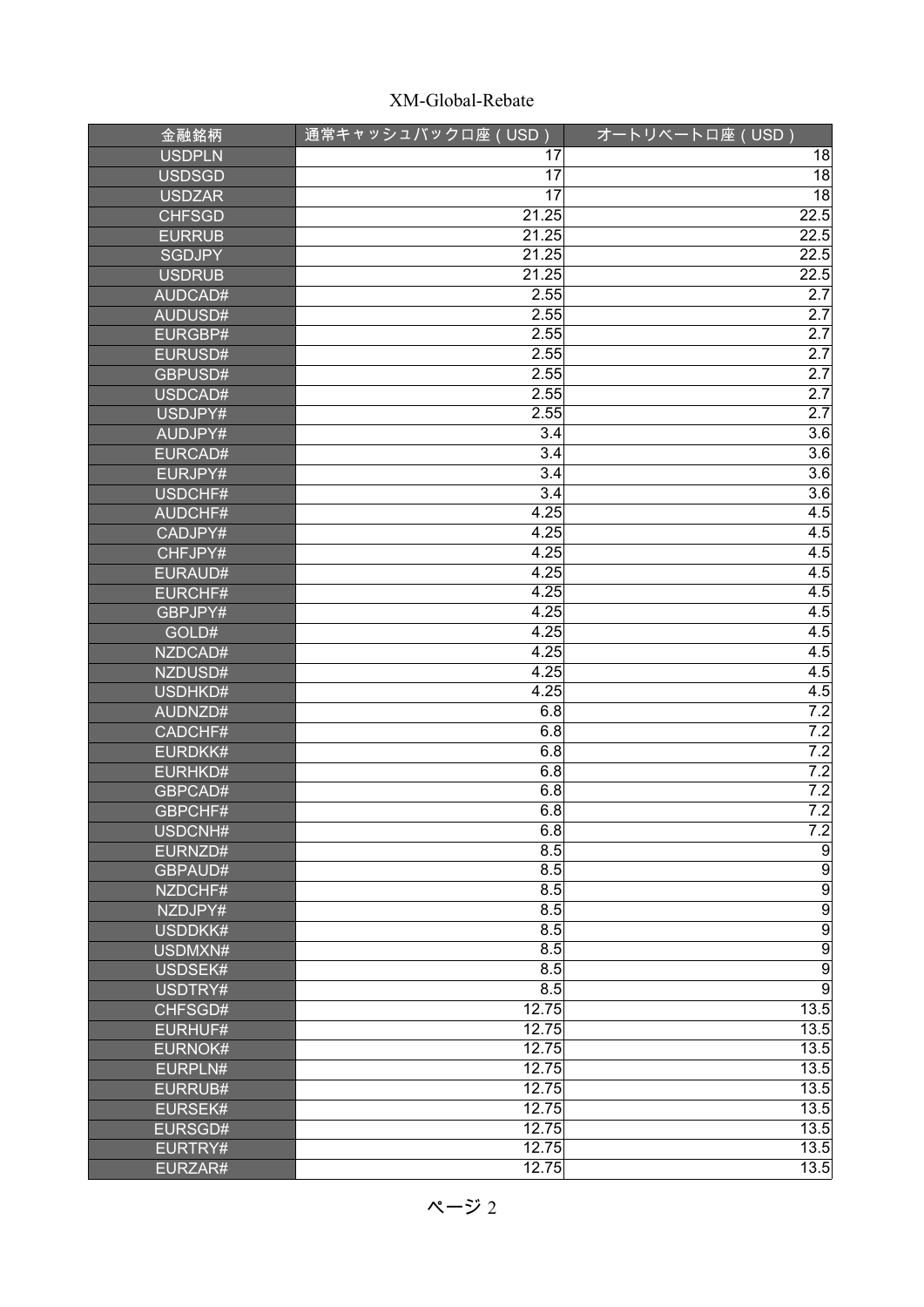| 金融銘柄               | 通常キャッシュバックロ座 (USD) | オートリベートロ座 (USD)   |
|--------------------|--------------------|-------------------|
| GBPDKK#            | $\overline{12.75}$ | $\overline{1}3.5$ |
| GBPNOK#            | 12.75              | 13.5              |
| GBPNZD#            | 12.75              | 13.5              |
| GBPSEK#            | 12.75              | 13.5              |
| GBPSGD#            | 12.75              | 13.5              |
| NZDSGD#            | 12.75              | 13.5              |
| SGDJPY#            | 12.75              | 13.5              |
| SILVER#            | 12.75              | 13.5              |
| USDHUF#            | 12.75              | 13.5              |
| USDNOK#            | 12.75              | 13.5              |
| USDPLN#            | 12.75              | 13.5              |
| USDRUB#            | 12.75              | 13.5              |
| USDSGD#            | 12.75              | 13.5              |
| USDZAR#            | 12.75              | 13.5              |
| OfficeDepot        | 0.0255             | 0.027             |
| 3DSystems          | 0.0085             | 0.009             |
| 3MCo               | 0.204              | 0.216             |
| 3iGroup            | 0.14195            | 0.1503            |
| A&NZBank           | 0.017              | 0.018             |
| A <sub>2</sub> A   | 0.0017             | 0.0018            |
| <b>ABB</b>         | 0.0255             | 0.027             |
| ABInbev            | 0.07055            | 0.0747            |
| <b>ABNAMRO</b>     | 0.0119             | 0.0126            |
| <b>ACADIA</b>      | 0.0595             | 0.063             |
| <b>ACS</b>         | 0.03655            | 0.0387            |
| <b>ADP</b>         | 0.1479             | 0.1566            |
| <b>AGLEnergy</b>   | 0.0153             | 0.0162            |
| <b>AGNC</b>        | 0.017              | 0.018             |
| <b>AIG</b>         | 0.0425             | 0.045             |
| <b>AMC</b>         | 0.0425             | 0.045             |
| <b>AMEX</b>        | 0.136              | 0.144             |
| <b>AMP</b>         | 0.0017             | 0.0018            |
| <b>AMS</b>         | 0.0255             | 0.027             |
| <b>APERAM</b>      | 0.0391             | 0.0414            |
| <b>ASM</b>         | 0.17               | 0.18              |
| ASMLHolding        | 0.442              | 0.468             |
| AT&T               | 0.0425             | 0.045             |
| <b>AXA</b>         | 0.02805            | 0.0297            |
| AalbertsIndustries | 0.0425             | 0.045<br>0.027    |
| <b>AarealBank</b>  | 0.0255             |                   |
| AbbVie             | 0.119              | 0.126             |
| Abbott             | 0.1105             | 0.117             |
| AbercFitch         | 0.017              | 0.018<br>0.27     |
| Accenture          | 0.255              |                   |
| Acciona            | 0.13685<br>0.0425  | 0.1449<br>0.045   |
| Accor              | 0.01105            | 0.0117            |
| Acerinox           | 0.18445            | 0.1953            |
| Ackermans          | 0.085              | 0.09              |
| Activision         | 0.068              | 0.072             |
| Adecco             | 0.3655             | 0.387             |
| Adidas             | 0.034              | 0.036             |
| Admiral            |                    |                   |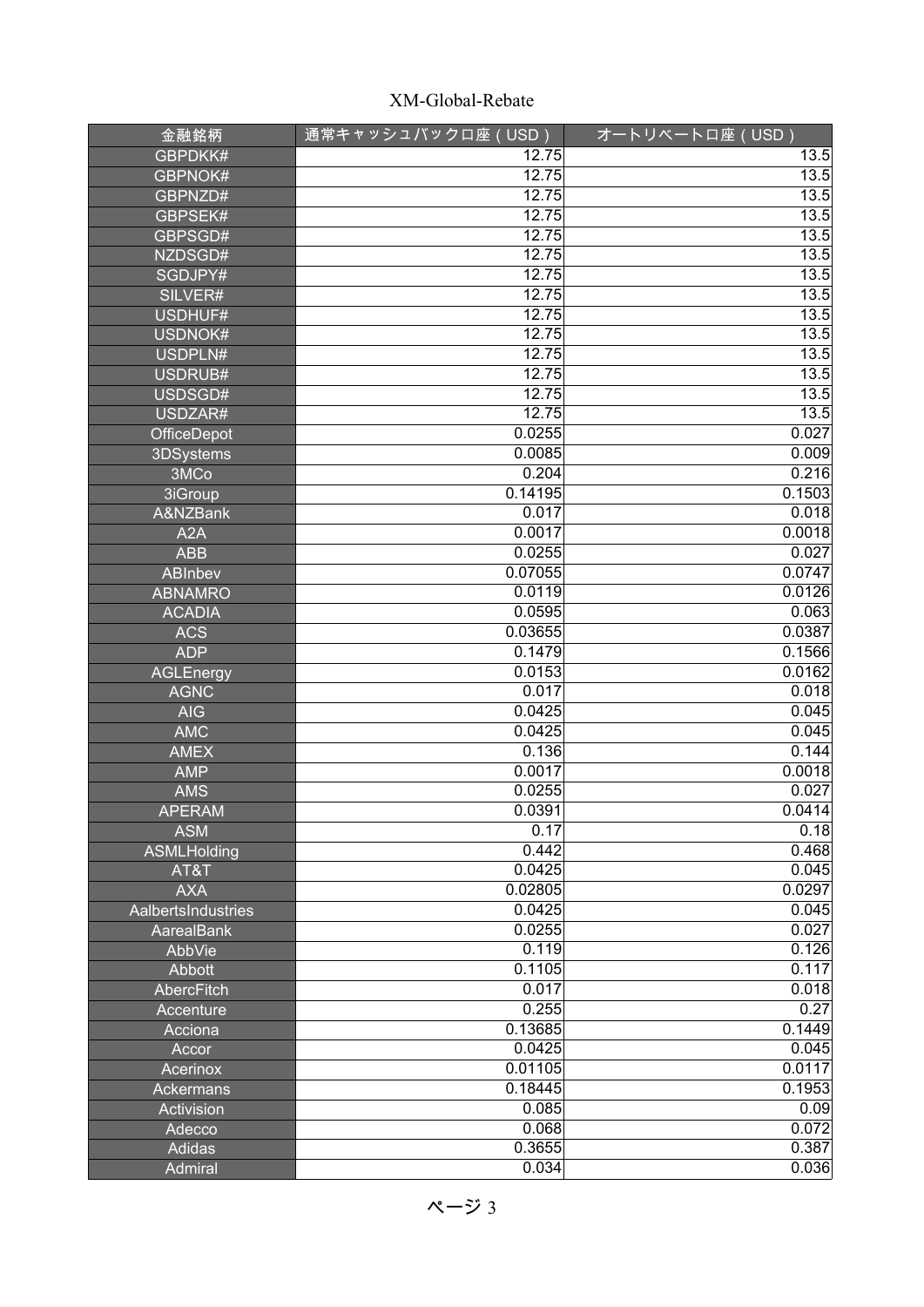| 金融銘柄                          | 通常キャッシュバックロ座(USD) | オートリベートロ座 (USD) |
|-------------------------------|-------------------|-----------------|
| Adobe                         | 0.493             | 0.522           |
| AdvMicroDev                   | 0.068             | 0.072           |
| Aegon                         | 0.00425           | 0.0045          |
| Aena                          | 0.19805           | 0.2097          |
| Aes                           | 0.017             | 0.018           |
| Aflac                         | 0.051             | 0.054           |
| Ageas                         | 0.051             | 0.054           |
| Aggreko                       | 0.0085            | 0.009           |
| Agilent                       | 0.119             | 0.126           |
| AholdDelhaize                 | 0.03315           | 0.0351          |
| AirFrance                     | 0.0068            | 0.0072          |
| AirLiquide                    | 0.1785            | 0.189           |
| <b>Airbus</b>                 | 0.102             | 0.108           |
| Aixtron                       | 0.017             | 0.018           |
| Akamai                        | 0.1275            | 0.135           |
| Aker                          | 0.02295           | 0.0243          |
| <b>AkerSolutions</b>          | 0.00085           | 0.0009          |
| AkzoNobel                     | 0.1105            | 0.117           |
| Albemarle                     | 0.102             | 0.108           |
| Alcoa                         | 0.017             | 0.018           |
| AlexionPharmaceuticals        | 0.1445            | 0.153           |
| AlfaLaval                     | 0.0255            | 0.027           |
| Alibaba                       | 0.2805            | 0.297           |
| Alliant                       | 0.068             | 0.072           |
| <b>AllianzAG</b>              | 0.2635            | 0.279           |
| <b>Allscripts</b>             | 0.0085            | 0.009           |
| Allstate                      | 0.1275            | 0.135           |
| <b>Almirall</b>               | 0.017             | 0.018           |
| AlphaBank                     | 0.00085           | 0.0009          |
| Alstom                        | 0.06205           | 0.0657          |
| Alten                         | 0.1122            | 0.1188          |
| <b>Altice</b>                 | 0.00595           | 0.0063          |
| Altria                        | 0.051             | 0.054           |
| Amadeus                       | 0.0714            | 0.0756          |
| Amazon                        | 3.1195            | 3.303           |
| Amcor                         | 0.0136            | 0.0144          |
| Ameren                        | 0.0935            | 0.099           |
| AmericanAirlines              | 0.0255<br>0.017   | 0.027<br>0.018  |
| AmericanEagle                 | 0.1105            | 0.117           |
| AmericanElectric              | 0.3315            | 0.351           |
| AmericanTower                 | 0.1275            | 0.135           |
| AmerisourceBergen             | 0.2805            | 0.297           |
| Amgen                         | 0.03485           | 0.0369          |
| Amplifon                      | 0.153             | 0.162           |
| AnalogDevices<br>Andritz      | 0.051             | 0.054           |
|                               | 0.0255            | 0.027           |
| AngloAmerican<br>AnimaHolding | 0.00595           | 0.0063          |
| AnnalyCapital                 | 0.0085            | 0.009           |
| AnteroResources               | 0.00425           | 0.0045          |
| Anthem                        | 0.357             | 0.378           |
| Antofagasta                   | 0.01445           | 0.0153          |
|                               |                   |                 |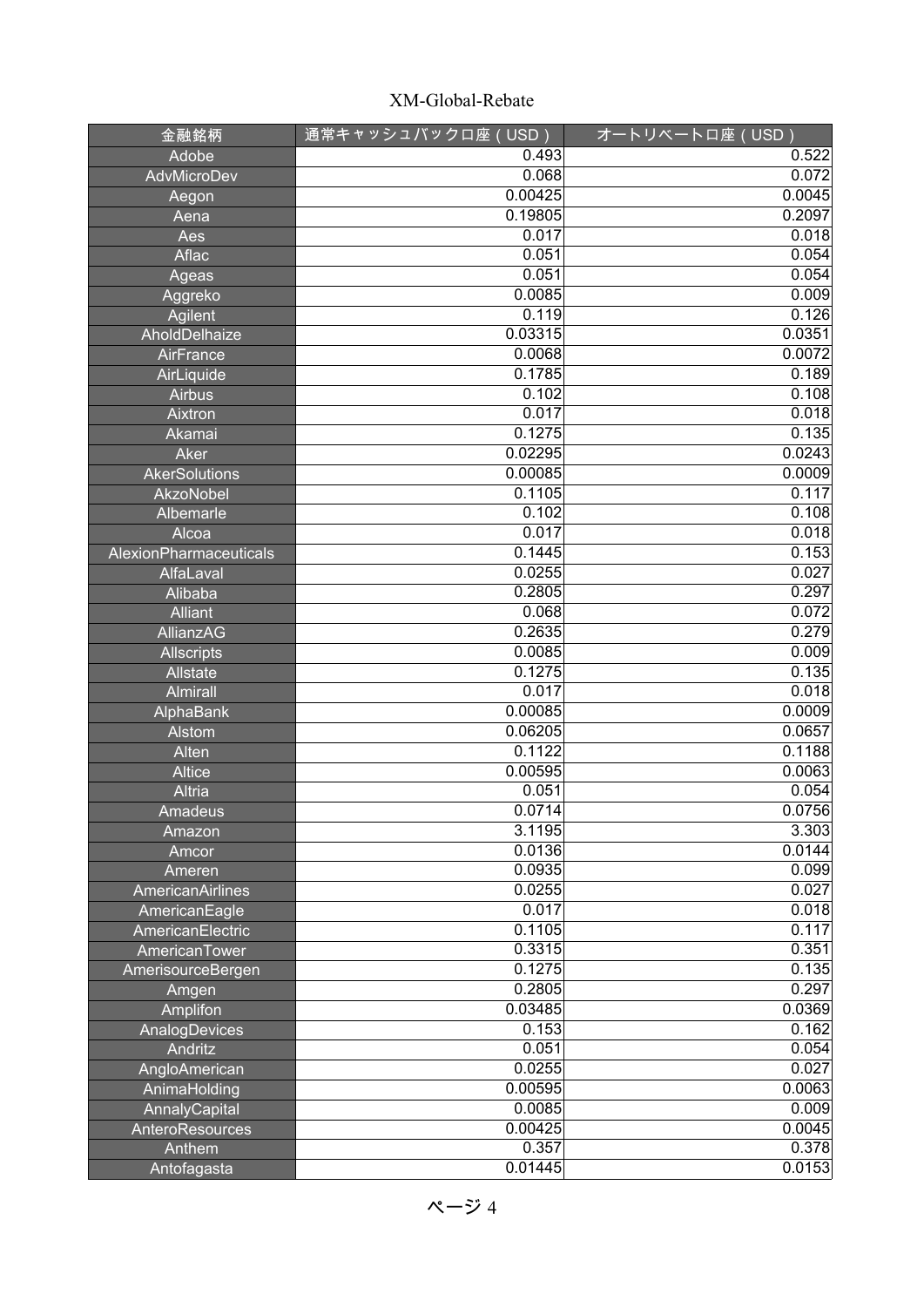| 金融銘柄                                   | 通常キャッシュバックロ座(USD)  | オートリベートロ座 (USD)  |
|----------------------------------------|--------------------|------------------|
| Apache                                 | 0.017              | 0.018            |
| Apple                                  | 0.408              | 0.432            |
| AppliedMaterials                       | 0.0765             | 0.081            |
| <b>Arcadis</b>                         | 0.0255             | 0.027            |
| <b>ArcelorMittal</b>                   | 0.01445            | 0.0153           |
| ArcherDaniels                          | 0.051              | 0.054            |
| AresCapital                            | 0.017              | 0.018            |
| Arkema                                 | 0.12495            | 0.1323           |
| Ashmore                                | 0.0068             | 0.0072           |
| Ashtead                                | 0.0425             | 0.045            |
| AssaAbloy                              | 0.0255             | 0.027            |
| AssicurazioniGenerali                  | 0.0204             | 0.0216           |
| AssociatedBritishFoods                 | 0.034              | 0.036            |
| AstraZeneca                            | 0.136              | 0.144            |
| <b>Atlantia</b>                        | 0.0221             | 0.0234           |
| AtlasCopco                             | 0.051              | 0.054            |
| Atos                                   | 0.102              | 0.108            |
| <b>Aurubis</b>                         | 0.0765             | 0.081            |
| <b>Autodesk</b>                        | 0.289              | 0.306            |
| Autogrill                              | 0.0085             | 0.009            |
| Autoliv                                | 0.085              | 0.09             |
| AutomaticData                          | 0.187              | 0.198            |
| Autozone                               | 1.445              | 1.53             |
| AvisBudget                             | 0.034              | 0.036            |
| Aviva                                  | 0.04505            | 0.0477           |
| <b>Azimut</b>                          | 0.02295            | 0.0243           |
| <b>BAESystems</b>                      | 0.08245            | 0.0873           |
| <b>BAM</b>                             | 0.00255            | 0.0027           |
| <b>BASFAG</b>                          | 0.0765             | 0.081            |
| <b>BATobacco</b>                       | 0.05185            | 0.0549           |
| <b>BBBY</b>                            | 0.0085             | 0.009            |
| <b>BBBiotech</b>                       | 0.0935             | 0.099            |
| <b>BBVA</b>                            | 0.00425            | 0.0045           |
| <b>BHPGroup</b>                        | 0.0272             | 0.0288           |
| <b>BIC</b>                             | 0.06715            | 0.0711           |
| <b>BME</b>                             | 0.04675            | 0.0495           |
| <b>BMW</b>                             | 0.085              | 0.09             |
| <b>BNPParibas</b>                      | 0.05185            | 0.0549           |
| <b>BP</b>                              | 0.053975           | 0.05715          |
| <b>BPERBanca</b>                       | 0.0034             | 0.0036           |
| <b>BRF</b>                             | 0.0085<br>0.0187   | 0.009            |
| <b>BTGroup</b>                         |                    | 0.0198           |
| <b>BW</b>                              | 0.00425            | 0.0045           |
| <b>Babcock</b>                         | 0.0085             | 0.009            |
| <b>Baidu</b>                           | 0.136              | 0.144<br>0.027   |
| <b>BakerHughes</b>                     | 0.0255             |                  |
| <b>Bakkafrost</b>                      | 0.08245<br>0.00425 | 0.0873<br>0.0045 |
| <b>BalfourBeatty</b>                   | 0.0935             | 0.099            |
| <b>BallCorp</b>                        | 0.204              | 0.216            |
| <b>Baloise</b><br><b>BancaGenerali</b> | 0.03655            | 0.0387           |
| BancaMediolanum                        | 0.00935            | 0.0099           |
|                                        |                    |                  |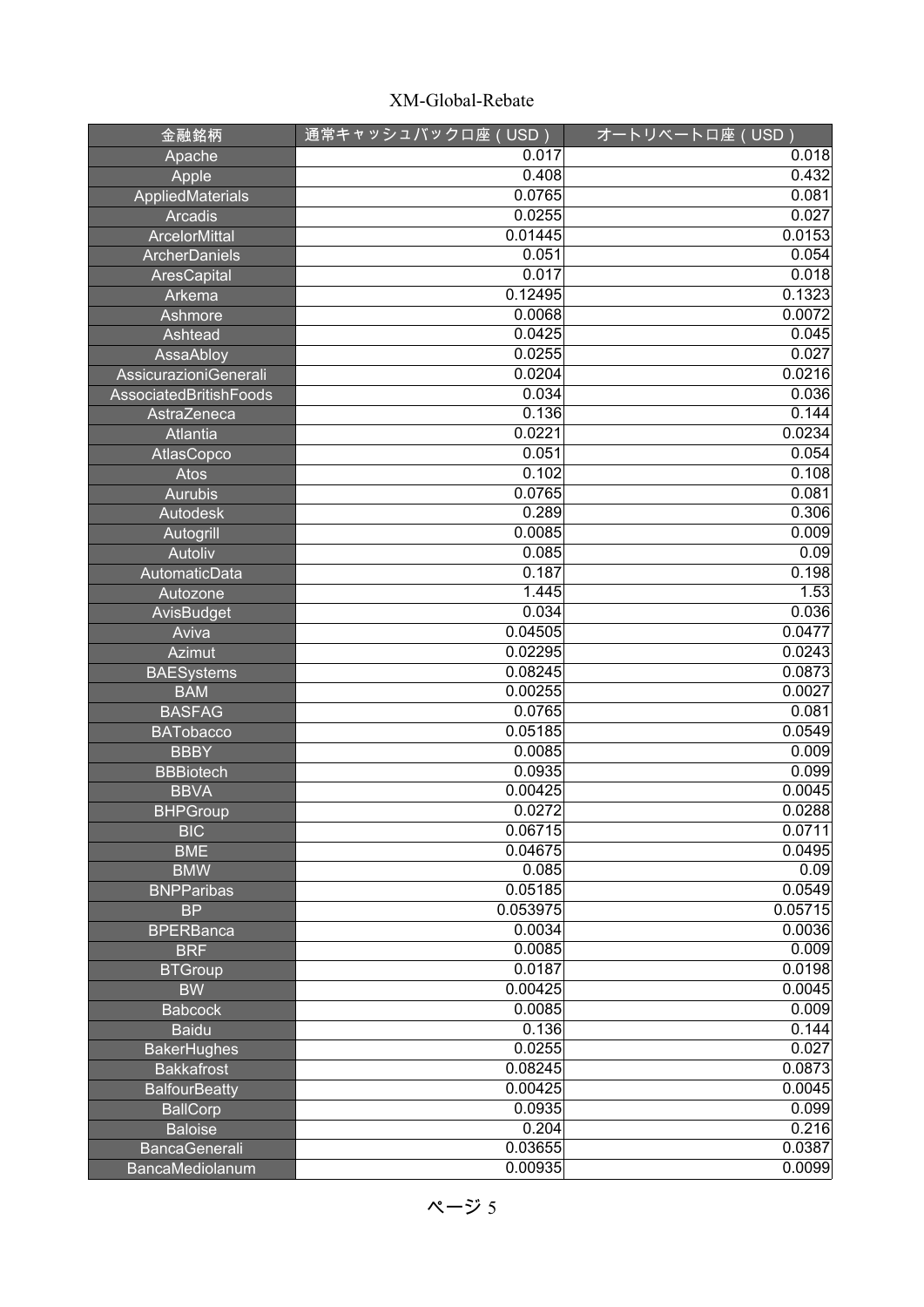| 金融銘柄                       | 通常キャッシュバックロ座 (USD) | オートリベートロ座 (USD) |
|----------------------------|--------------------|-----------------|
| <b>BancoBPM</b>            | 0.0017             | 0.0018          |
| <b>BancoComercial</b>      | 0.00017            | 0.00018         |
| <b>BancodeSabadell</b>     | 0.00085            | 0.0009          |
| Bankia                     | 0.0017             | 0.0018          |
| <b>Bankinter</b>           | 0.00595            | 0.0063          |
| <b>Barclays</b>            | 0.019975           | 0.02115         |
| <b>Barratt</b>             | 0.085              | 0.09            |
| <b>Baxter</b>              | 0.1105             | 0.117           |
| <b>BayerAG</b>             | 0.0935             | 0.099           |
| <b>Beazley</b>             | 0.0068             | 0.0072          |
| <b>Beiersdorf</b>          | 0.1445             | 0.153           |
| <b>Bekaert</b>             | 0.02805            | 0.0297          |
| <b>Bellway</b>             | 0.0459             | 0.0486          |
| <b>BerkeleyGroup</b>       | 0.0697             | 0.0738          |
| BerkshireHathaway          | 0.2465             | 0.261           |
| <b>BestBuy</b>             | 0.102              | 0.108           |
| <b>Betsson</b>             | 0.0085             | 0.009           |
| <b>BilfingerBerger</b>     | 0.0255             | 0.027           |
| <b>BillerudKorsnas</b>     | 0.017              | 0.018           |
| <b>Biogen</b>              | 0.3825             | 0.405           |
| <b>Biomarin</b>            | 0.136              | 0.144           |
| <b>Biomerieux</b>          | 0.17085            | 0.1809          |
| Black&Decker               | 0.1785             | 0.189           |
| <b>Blackberry</b>          | 0.0085             | 0.009           |
| <b>Blackrock</b>           | 0.697              | 0.738           |
| <b>Blackstone</b>          | 0.0765             | 0.081           |
| <b>Boeing</b>              | 0.238              | 0.252           |
| <b>BofAmerica</b>          | 0.034              | 0.036           |
| <b>BofNewYork</b>          | 0.051              | 0.054           |
| <b>Boliden</b>             | 0.0255             | 0.027           |
| <b>Bollore</b>             | 0.00425            | 0.0045          |
| <b>BoskalisWestminster</b> | 0.0255             | 0.027           |
| <b>BostonProperties</b>    | 0.1275             | 0.135           |
| <b>BostonScientific</b>    | 0.051              | 0.054           |
| <b>Bouygues</b>            | 0.0425             | 0.045           |
| <b>Bpost</b>               | 0.0085             | 0.009           |
| <b>Brembo</b>              | 0.01275            | 0.0135          |
| <b>Brenntag</b>            | 0.068              | 0.072           |
| <b>BristolMyer</b>         | 0.0765             | 0.081           |
| <b>BritishLand</b>         | 0.0085             | 0.009           |
| <b>Britvic</b>             | 0.01275            | 0.0135          |
| <b>Broadcom</b>            | 0.391              | 0.414           |
| <b>Brookdale</b>           | 0.0085             | 0.009           |
| Brown-Forman               | 0.085              | 0.09            |
| <b>BrunelloCucinelli</b>   | 0.0442             | 0.0468          |
| <b>BruxellesLambert</b>    | 0.11135            | 0.1179          |
| <b>Bunzl</b>               | 0.034              | 0.036           |
| <b>Burberry</b>            | 0.2635             | 0.279           |
| <b>BureauVeritas</b>       | 0.0272             | 0.0288          |
| <b>BuzziUnicem</b>         | 0.02805            | 0.0297          |
| CAImmobilien               | 0.0425             | 0.045           |
| <b>CBL</b>                 | 0.00085            | 0.0009          |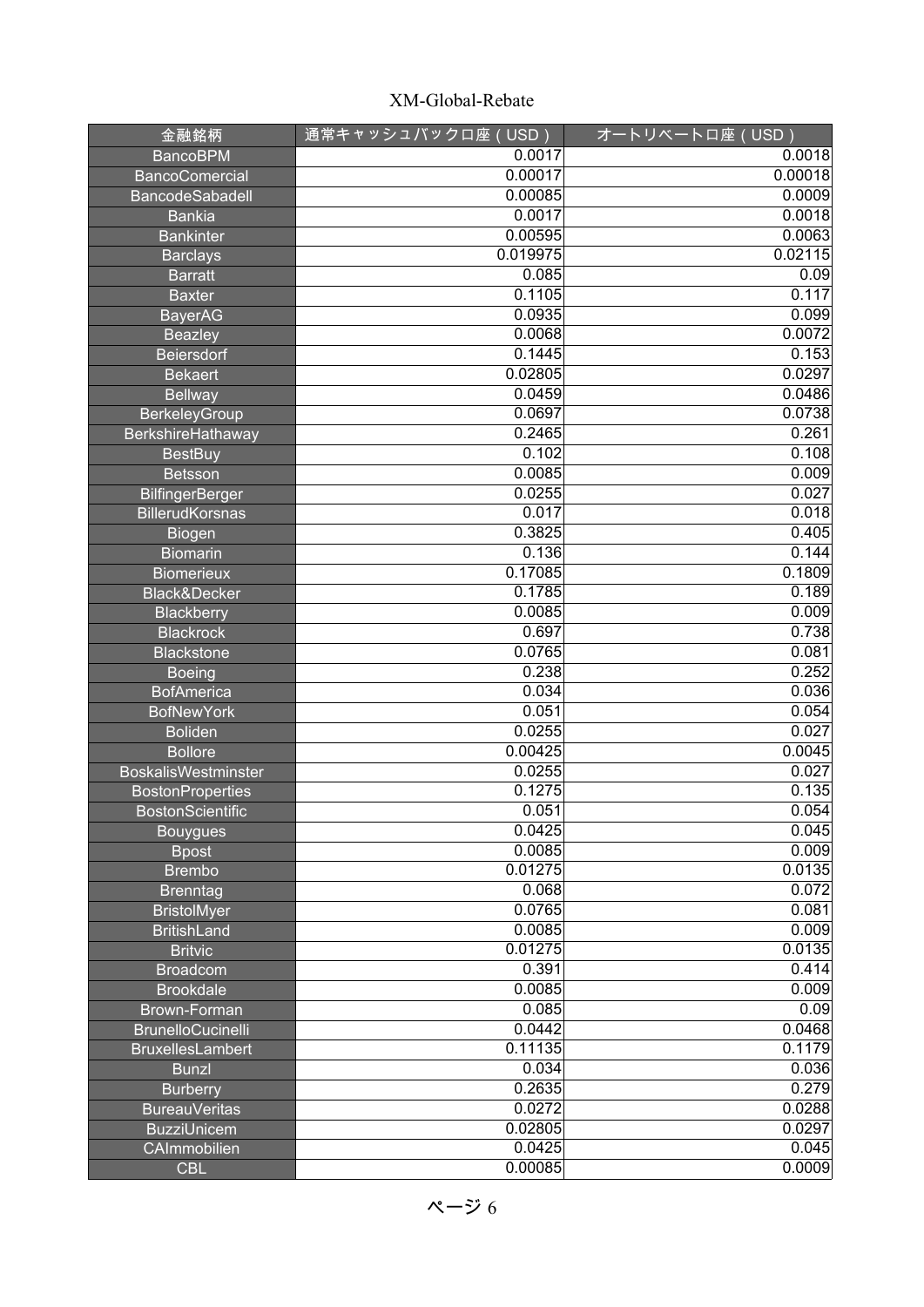| 金融銘柄                 | 通常キャッシュバックロ座(USD) | オートリベートロ座 (USD) |
|----------------------|-------------------|-----------------|
| <b>CBRE</b>          | 0.068             | 0.072           |
| <b>CFIndustries</b>  | 0.0425            | 0.045           |
| <b>CGG</b>           | 0.0017            | 0.0018          |
| <b>CHRobinson</b>    | 0.102             | 0.108           |
| <b>CIENA</b>         | 0.068             | 0.072           |
| <b>CME</b>           | 0.238             | 0.252           |
| <b>CMS</b>           | 0.0765            | 0.081           |
| <b>CNHIndustrial</b> | 0.00935           | 0.0099          |
| <b>CNPAssurances</b> | 0.01615           | 0.0171          |
| <b>CNX</b>           | 0.0085            | 0.009           |
| <b>CRH</b>           | 0.0459            | 0.0486          |
| <b>CSX</b>           | 0.0935            | 0.099           |
| <b>CVS</b>           | 0.085             | 0.09            |
| CabotOil&Gas         | 0.0255            | 0.027           |
| Cadence              | 0.119             | 0.126           |
| CairnEnergy          | 0.0017            | 0.0018          |
| Caixabank            | 0.00255           | 0.0027          |
| Campbell             | 0.0595            | 0.063           |
| Capgemini            | 0.136             | 0.144           |
| Capita               | 0.00085           | 0.0009          |
| Capital&Counties     | 0.00255           | 0.0027          |
| CapitalOne           | 0.102             | 0.108           |
| CapriHoldings        | 0.0255            | 0.027           |
| CaraTherapeutics     | 0.017             | 0.018           |
| Cardinal             | 0.068             | 0.072           |
| Cargotec             | 0.03145           | 0.0333          |
| CarlZeiss            | 0.1275            | 0.135           |
| Carnival             | 0.017             | 0.018           |
| Carrefour            | 0.02125           | 0.0225          |
| Casino               | 0.05015           | 0.0531          |
| Castellum            | 0.0255            | 0.027           |
| Caterpillar          | 0.1615            | 0.171           |
| Ceconomy             | 0.0085            | 0.009           |
| Cellnex              | 0.0714            | 0.0756          |
| Cemex                | 0.00425           | 0.0045          |
| Centamin             | 0.00255           | 0.0027          |
| Centene              | 0.085             | 0.09            |
| <b>CenterPoint</b>   | 0.0255            | 0.027           |
| Centrica             | 0.00085           | 0.0009          |
| CenturyAluminum      | 0.0085            | 0.009           |
| CenturyLink          | 0.017             | 0.018           |
| Cerner               | 0.0935            | 0.099           |
| CervedGroup          | 0.00935           | 0.0099          |
| CharlesSchwab        | 0.051             | 0.054           |
| Charter              | 0.6885            | 0.729           |
| <b>CheckPoint</b>    | 0.136             | 0.144           |
| Chevron              | 0.119             | 0.126           |
| Chipotle             | 1.326             | 1.404           |
| ChristianDior        | 0.5661<br>0.17    | 0.5994          |
| Chubb                | 0.255             | 0.18<br>0.27    |
| Cigna<br>Cineworld   | 0.0017            | 0.0018          |
|                      |                   |                 |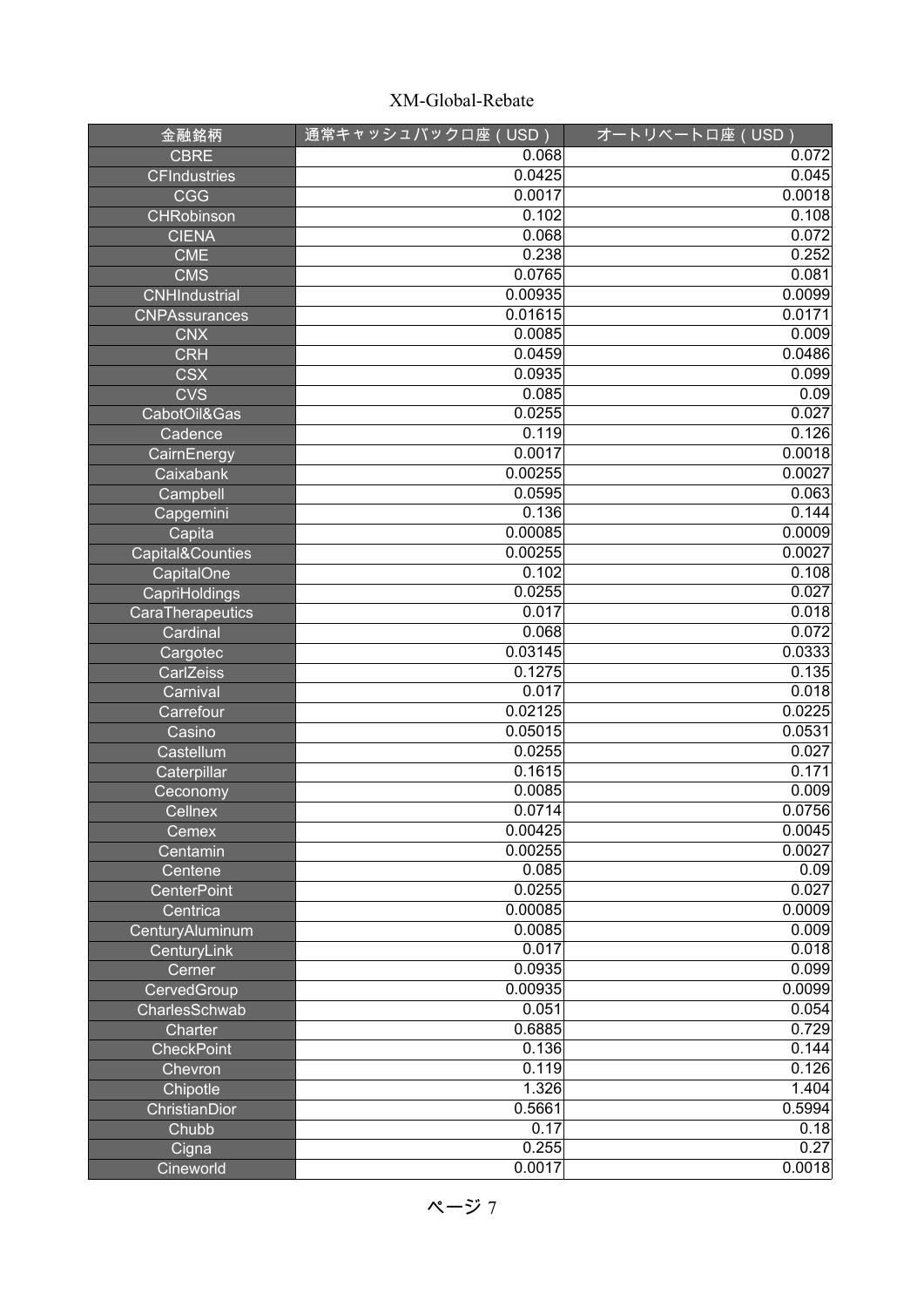| 金融銘柄                   | <u>通常キャ</u> ッシュバックロ座(USD) | オートリベートロ座 (USD) |
|------------------------|---------------------------|-----------------|
| Cintas                 | 0.34                      | 0.36            |
| Cisco                  | 0.0595                    | 0.063           |
| Citigroup              | 0.068                     | 0.072           |
| <b>CitrixSystems</b>   | 0.1785                    | 0.189           |
| Clariant               | 0.0255                    | 0.027           |
| <b>CloseBrothers</b>   | 0.0187                    | 0.0198          |
| Coca-Cola              | 0.0595                    | 0.063           |
| Cofinimmo              | 0.1836                    | 0.1944          |
| Cognex                 | 0.068                     | 0.072           |
| Cognizant              | 0.068                     | 0.072           |
| Colgate-Palmolive      | 0.0935                    | 0.099           |
| Colruyt                | 0.0765                    | 0.081           |
| Comcast                | 0.051                     | 0.054           |
| Comerica               | 0.051                     | 0.054           |
| Commerzbank            | 0.00595                   | 0.0063          |
| CommonwealthBank       | 0.06035                   | 0.0639          |
| CompagnieGenerale      | 0.136                     | 0.144           |
| CompagniedeSaintGobain | 0.0425                    | 0.045           |
| Compass                | 0.0204                    | 0.0216          |
| Conagra                | 0.0425                    | 0.045           |
| Concho                 | 0.085                     | 0.09            |
| <b>ConocoPhil</b>      | 0.0595                    | 0.063           |
| ConsolidatedEdison     | 0.0935                    | 0.099           |
| Constellation          | 0.221                     | 0.234           |
| Continental            | 0.136                     | 0.144           |
| ConvaTec               | 0.0034                    | 0.0036          |
| Corning                | 0.034                     | 0.036           |
| CorticeiraAmorim       | 0.0136                    | 0.0144          |
| Costco                 | 0.3995                    | 0.423           |
| Coty                   | 0.0085                    | 0.009           |
| Covivio                | 0.09435                   | 0.0999          |
| CreditAgric            | 0.0119                    | 0.0126          |
| <b>CreditSuiss</b>     | 0.017                     | 0.018           |
| CrestNicholson         | 0.00425                   | 0.0045          |
| Croda                  | 0.085                     | 0.09            |
| CrownCastle            | 0.2125                    | 0.225           |
| <b>DCC</b>             | 0.1105                    | 0.117           |
| <b>DIA</b>             | 0.00017                   | 0.00018         |
| <b>DISH</b>            | 0.0425                    | 0.045           |
| <b>DKSH</b>            | 0.0765                    | 0.081           |
| <b>DMGT</b>            | 0.0119                    | 0.0126          |
| <b>DNB</b>             | 0.0187                    | 0.0198          |
| <b>DNO</b>             | 0.00085                   | 0.0009          |
| <b>DSM</b>             | 0.17                      | 0.18            |
| <b>DTBoerse</b>        | 0.221                     | 0.234           |
| <b>DTE</b>             | 0.1445                    | 0.153           |
| <b>DTTelekom</b>       | 0.02125                   | 0.0225          |
| <b>DXC</b>             | 0.0255                    | 0.027           |
| <b>Daimler</b>         | 0.051                     | 0.054           |
| Danaher                | 0.2125                    | 0.225           |
| Danone                 | 0.0901                    | 0.0954          |
| DassaultSystem         | 0.2193                    | 0.2322          |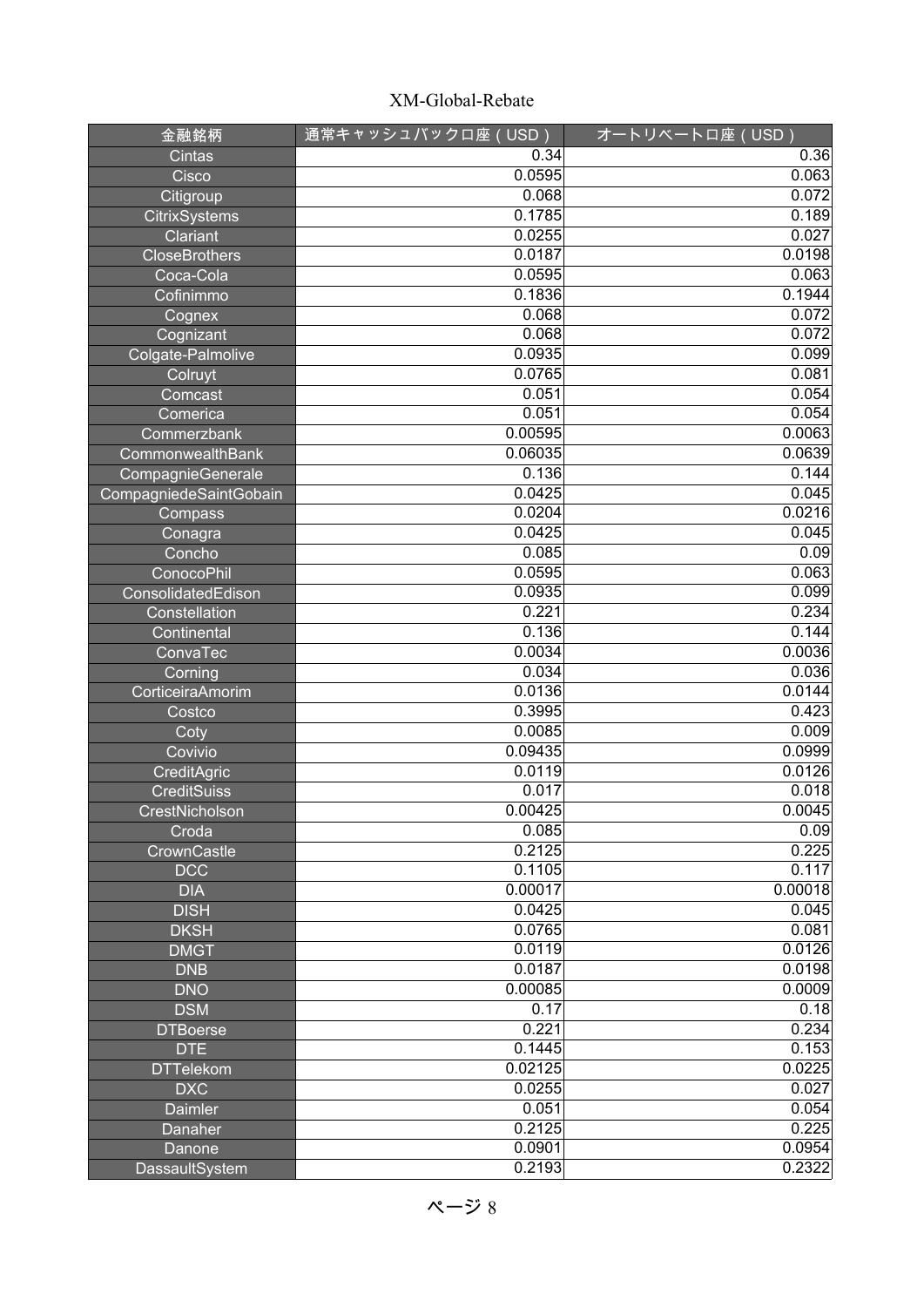| 金融銘柄                     | 通常キャッシュバックロ座 (USD) | オートリベートロ座 (USD) |
|--------------------------|--------------------|-----------------|
| DavideCampari            | 0.0102             | 0.0108          |
| DeLonghi                 | 0.02805            | 0.0297          |
| <b>Deere</b>             | 0.204              | 0.216           |
| <b>Delta</b>             | 0.0425             | 0.045           |
| DentsplySirona           | 0.0595             | 0.063           |
| DerwentLondon            | 0.05185            | 0.0549          |
| <b>DeutschBank</b>       | 0.0119             | 0.0126          |
| <b>DeutschPost</b>       | 0.0442             | 0.0468          |
| DeutscheEuroshop         | 0.017              | 0.018           |
| <b>DeutscheWohnen</b>    | 0.0595             | 0.063           |
| Devon                    | 0.017              | 0.018           |
| <b>DiaSorin</b>          | 0.25075            | 0.2655          |
| Diageo                   | 0.04675            | 0.0495          |
| DialogSemiconductor      | 0.051              | 0.054           |
| <b>DicksSporting</b>     | 0.051              | 0.054           |
| Dieteren                 | 0.07565            | 0.0801          |
| <b>DirectLine</b>        | 0.0085             | 0.009           |
| <b>DiscoverFinancial</b> | 0.0765             | 0.081           |
| <b>Discovery</b>         | 0.0255             | 0.027           |
| <b>Disney</b>            | 0.1615             | 0.171           |
| DixonsCarphone           | 0.0017             | 0.0018          |
| <b>DollarGeneral</b>     | 0.238              | 0.252           |
| <b>DollarTree</b>        | 0.119              | 0.126           |
| Dominion                 | 0.1105             | 0.117           |
| Dominos                  | 0.00595            | 0.0063          |
| <b>Drax</b>              | 0.0034             | 0.0036          |
| <b>Dropbox</b>           | 0.0255             | 0.027           |
| <b>DuPont</b>            | 0.068              | 0.072           |
| <b>Duerr</b>             | 0.034              | 0.036           |
| <b>Dufry</b>             | 0.051              | 0.054           |
| <b>Duke</b>              | 0.1105             | 0.117           |
| <b>DukeRealty</b>        | 0.0425             | 0.045           |
| <b>E-TRADE</b>           | 0.068              | 0.072           |
| E.ON                     | 0.01445            | 0.0153          |
| <b>EDF</b>               | 0.0119             | 0.0126          |
| <b>EDP</b>               | 0.00595            | 0.0063          |
| <b>EDPRenovaveis</b>     | 0.01785            | 0.0189          |
| EEE                      | 0.034              | 0.036           |
| <b>EMS</b>               | 0.9605             | 1.017           |
| <b>EOGResources</b>      | 0.068              | 0.072           |
| <b>EQT</b>               | 0.017              | 0.018           |
| <b>ERG</b>               | 0.02805            | 0.0297          |
| <b>EXACT</b>             | 0.1105             | 0.117           |
| <b>EXOR</b>              | 0.07565            | 0.0801          |
| Easyjet                  | 0.136              | 0.144           |
| Eaton                    | 0.119              | 0.126           |
| Ebay                     | 0.0595             | 0.063           |
| EbroFoods                | 0.0272             | 0.0288          |
| Edenred                  | 0.05865            | 0.0621          |
| Edison                   | 0.0765             | 0.081           |
| <b>Edwards</b>           | 0.0935             | 0.099           |
| Eiffage                  | 0.1258             | 0.1332          |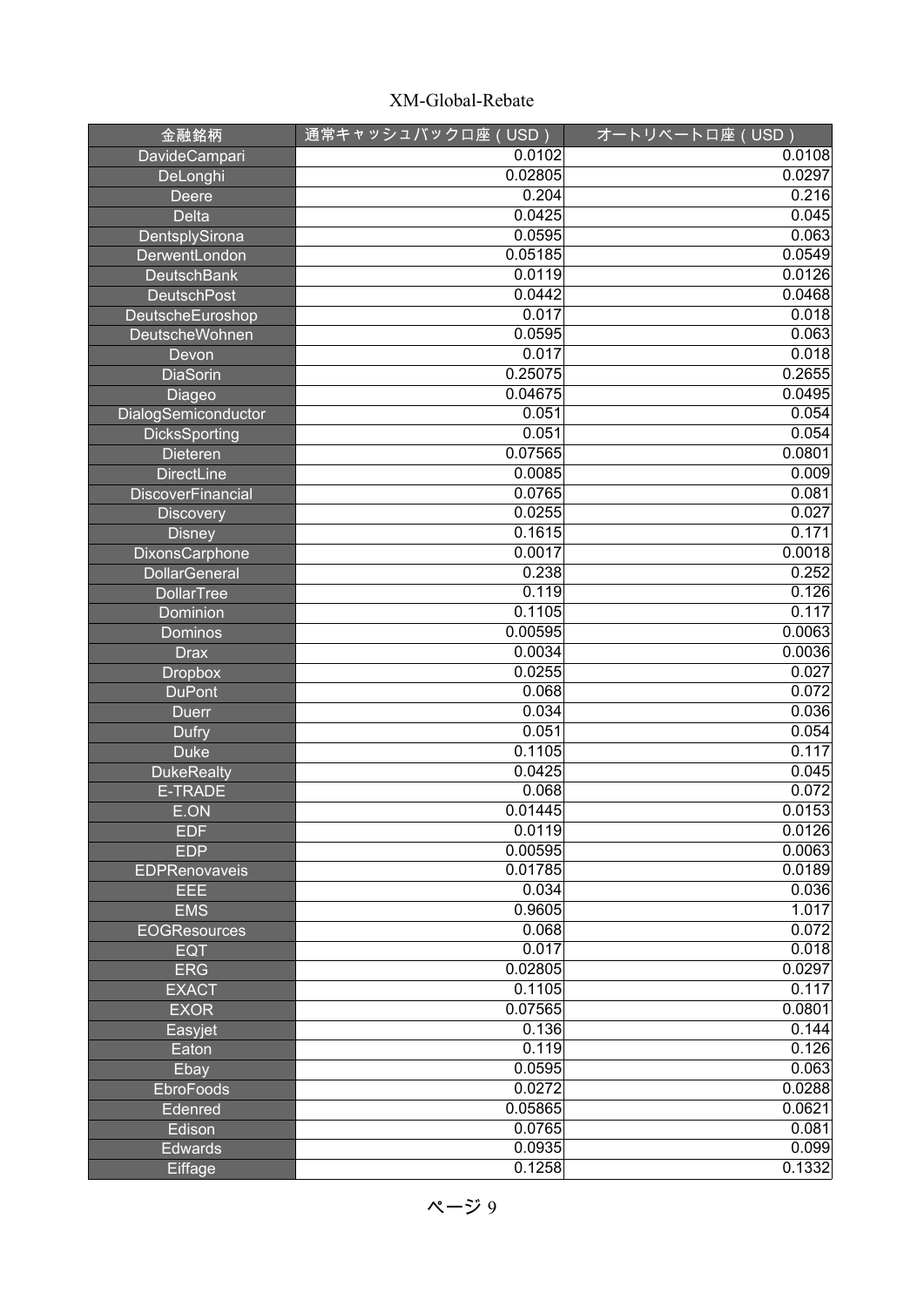| 金融銘柄                      | 通常キャッシュバックロ座(USD) | <u>オートリベートロ座(USD)</u> |
|---------------------------|-------------------|-----------------------|
| Electrocomponents         | 0.01105           | 0.0117                |
| Electrolux                | 0.0255            | 0.027                 |
| ElectronicArts            | 0.153             | 0.162                 |
| Elekta                    | 0.0085            | 0.009                 |
| EliLilly                  | 0.1955            | 0.207                 |
| <b>Elisa</b>              | 0.07905           | 0.0837                |
| Emerson                   | 0.0765            | 0.081                 |
| Enagas                    | 0.0323            | 0.0342                |
| Endesa                    | 0.0323            | 0.0342                |
| Endo                      | 0.0085            | 0.009                 |
| Enel                      | 0.01105           | 0.0117                |
| EnergyTransfer            | 0.0085            | 0.009                 |
| Engie                     | 0.01615           | 0.0171                |
| Eni                       | 0.01275           | 0.0135                |
| <b>EnterpriseProducts</b> | 0.0255            | 0.027                 |
| Equinor                   | 0.01955           | 0.0207                |
| EquityResidential         | 0.0765            | 0.081                 |
| Ericsson                  | 0.0085            | 0.009                 |
| <b>ErsteGroupBank</b>     | 0.034             | 0.036                 |
| <b>Essentra</b>           | 0.0051            | 0.0054                |
| <b>Essilor</b>            | 0.17              | 0.18                  |
| <b>Essity</b>             | 0.0425            | 0.045                 |
| Eurazeo                   | 0.06885           | 0.0729                |
| Eurobank                  | 0.00085           | 0.0009                |
| Eurocommercial            | 0.017             | 0.018                 |
| EurofinsScientific        | 0.86615           | 0.9171                |
| <b>Eutelsat</b>           | 0.01445           | 0.0153                |
| Evraz                     | 0.0051            | 0.0054                |
| Exelon                    | 0.051             | 0.054                 |
| Expedia                   | 0.1105            | 0.117                 |
| <b>Expeditors</b>         | 0.102             | 0.108                 |
| Experian                  | 0.051             | 0.054                 |
| <b>ExxonMobil</b>         | 0.0595            | 0.063                 |
| Fabege                    | 0.017             | 0.018                 |
| Facebook                  | 0.289             | 0.306                 |
| Fastenal                  | 0.051             | 0.054                 |
| Faurecia                  | 0.05355           | 0.0567                |
| Fedex                     | 0.1785            | 0.189                 |
| Ferguson                  | 0.102             | 0.108                 |
| Ferrari                   | 0.22355           | 0.2367                |
| Ferrovial                 | 0.0374            | 0.0396                |
| FiatChrysler              | 0.01275           | 0.0135                |
| FifthThird                | 0.0255            | 0.027                 |
| Fincantieri               | 0.00085           | 0.0009                |
| <b>FinecoBank</b>         | 0.01615           | 0.0171                |
| FireEye                   | 0.017             | 0.018                 |
| <b>First</b>              | 0.00085           | 0.0009                |
| FirstEnergy               | 0.051             | 0.054                 |
| FirstHorizon              | 0.017             | 0.018                 |
| Fiserv                    | 0.136             | 0.144                 |
| <b>Fitbit</b>             | 0.0085            | 0.009                 |
| <b>Flex</b>               | 0.017             | 0.018                 |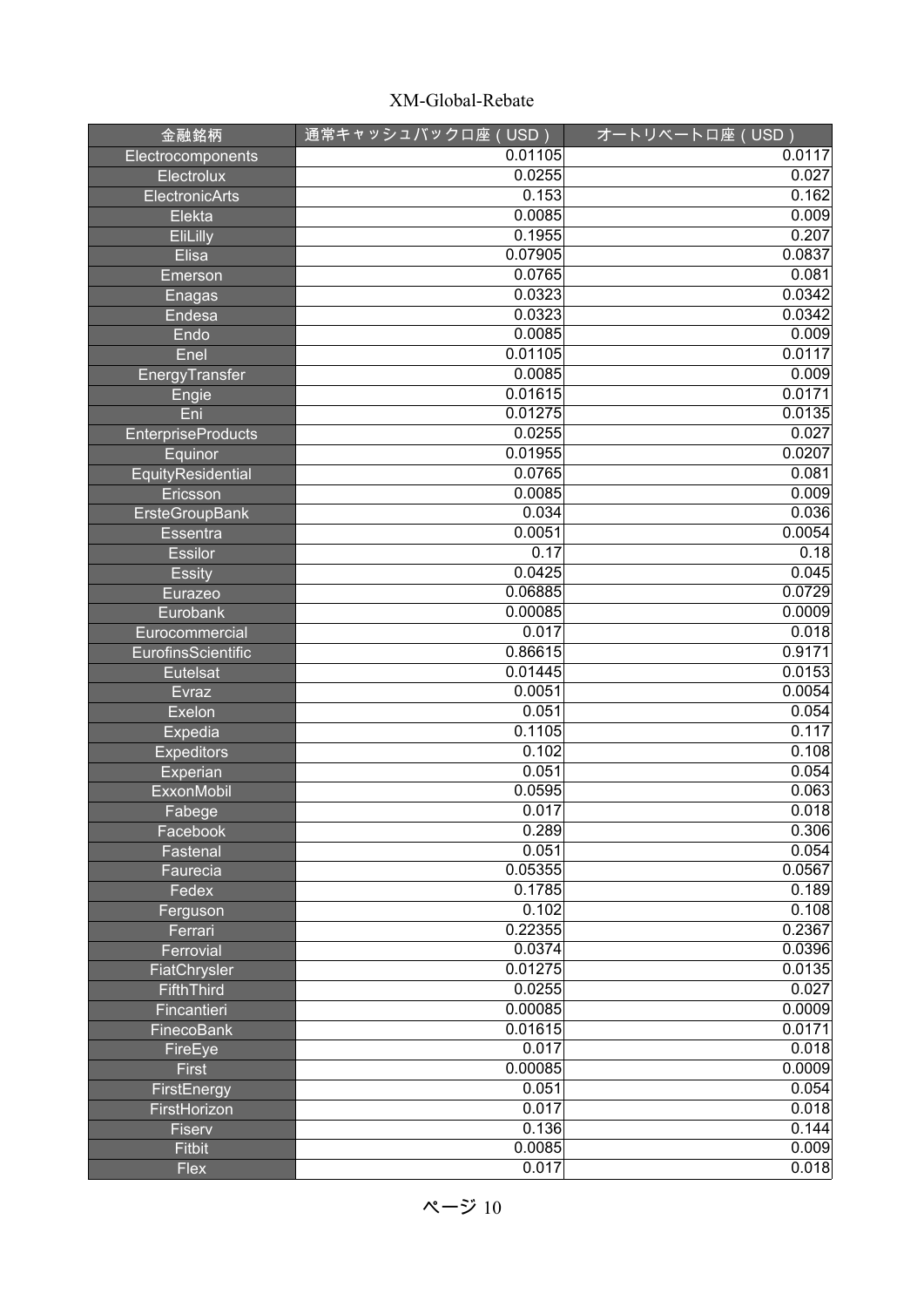| 金融銘柄                   | 通常キャッシュバックロ座(USD) | オートリベートロ座 (USD) |
|------------------------|-------------------|-----------------|
| FlutterEntertainment   | 1.8105            | 1.917           |
| FootLocker             | 0.0425            | 0.045           |
| Ford                   | 0.0085            | 0.009           |
| Fortescue              | 0.01275           | 0.0135          |
| Fortinet               | 0.1785            | 0.189           |
| Fortum                 | 0.0255            | 0.027           |
| Fossil                 | 0.0085            | 0.009           |
| Franklin               | 0.0255            | 0.027           |
| Fraport                | 0.068             | 0.072           |
| FrasersGroup           | 0.0051            | 0.0054          |
| Freenet                | 0.0255            | 0.027           |
| Freeport-McMoRan       | 0.017             | 0.018           |
| Fresenius              | 0.0595            | 0.063           |
| FreseniusMedical       | 0.1105            | 0.117           |
| Fresnillo              | 0.0085            | 0.009           |
| FuchsPetrolub          | 0.051             | 0.054           |
| Fugro                  | 0.0085            | 0.009           |
| G4S                    | 0.017             | 0.018           |
| <b>GAM</b>             | 0.00425           | 0.0045          |
| <b>GEA</b>             | 0.0425            | 0.045           |
| <b>GSK</b>             | 0.2652            | 0.2808          |
| Galapagos              | 0.24905           | 0.2637          |
| GalpEnergia            | 0.017             | 0.018           |
| GameStop               | 0.0085            | 0.009           |
| Gamesa                 | 0.0221            | 0.0234          |
| Gap                    | 0.017             | 0.018           |
| Gazprom                | 0.0085            | 0.009           |
| Gaztransport&Technigaz | 0.10795           | 0.1143          |
| Geberit                | 0.646             | 0.684           |
| Gecina                 | 0.1768            | 0.1872          |
| GeneralDynamics        | 0.204             | 0.216           |
| GeneralElec            | 0.0085            | 0.009           |
| GeneralMills           | 0.0765            | 0.081           |
| GeneralMot             | 0.034             | 0.036           |
| Gentex                 | 0.034             | 0.036           |
| Genworth               | 0.00425           | 0.0045          |
| GeorgFischer           | 1.122             | 1.188           |
| Gerresheimer           | 0.1105            | 0.117           |
| Getinge                | 0.0255            | 0.027           |
| Getlink                | 0.0204            | 0.0216          |
| Gilead                 | 0.102             | 0.108           |
| Givaudan               | 4.7005            | 4.977           |
| Gjensidige             | 0.0238            | 0.0252          |
| Glencore               | 0.00255           | 0.0027          |
| GoPro                  | 0.0085            | 0.009           |
| Golar                  | 0.0085            | 0.009           |
| GoldenOcean            | 0.00425           | 0.0045          |
| GoldmSachs             | 0.272             | 0.288           |
| Goodyear               | 0.0085            | 0.009           |
| Google                 | 1.802             | 1.908           |
| GrandVision            | 0.034             | 0.036           |
| GraphicPackaging       | 0.017             | 0.018           |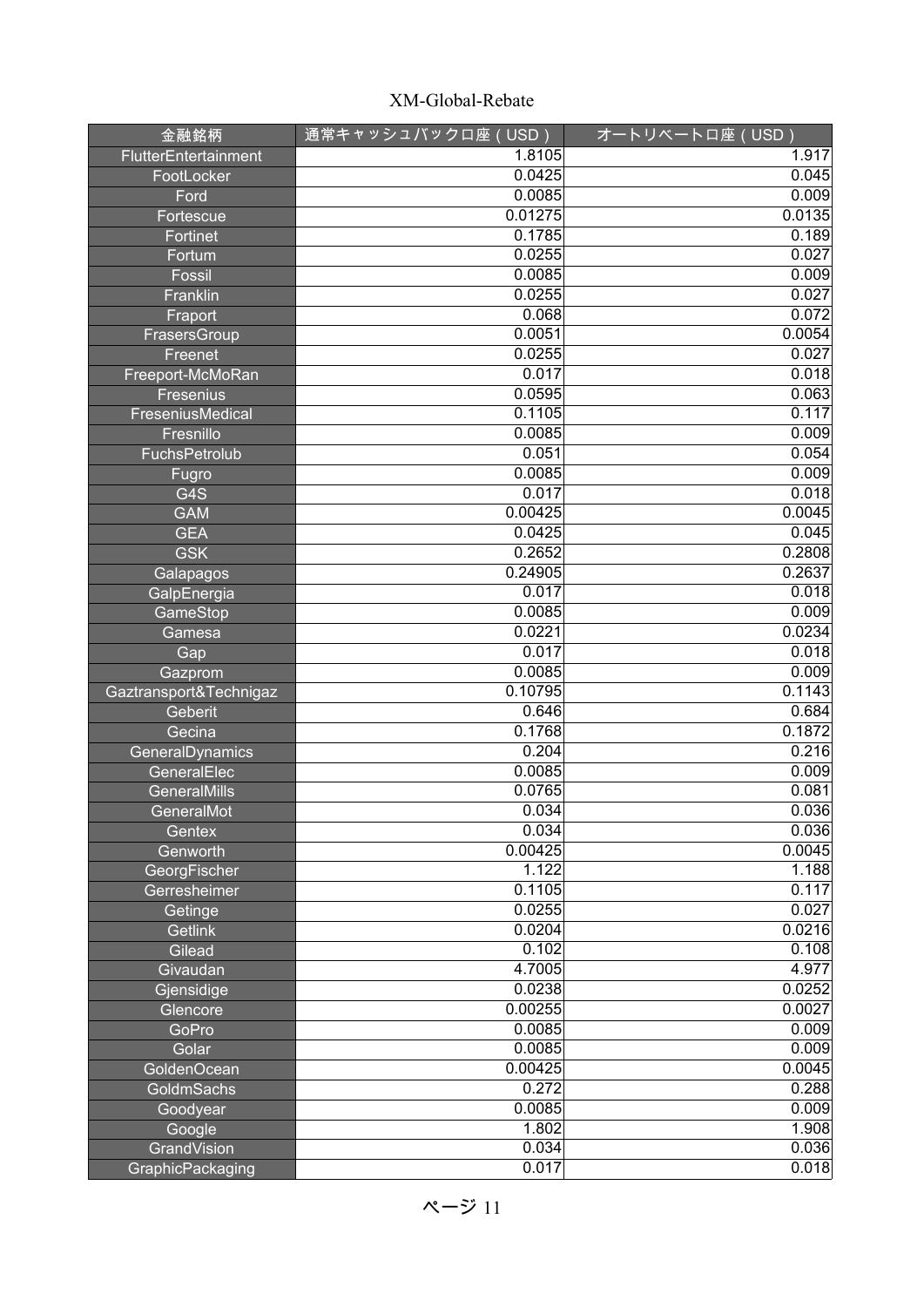| 金融銘柄                        | 通常キャッシュバックロ座 (USD) | <u>オートリベートロ座(USD)</u> |
|-----------------------------|--------------------|-----------------------|
| GreatPortland               | 0.01105            | 0.0117                |
| Greencore                   | 0.00255            | 0.0027                |
| Greggs                      | 0.02975            | 0.0315                |
| GriegSeafood                | 0.01445            | 0.0153                |
| <b>Grifols</b>              | 0.0391             | 0.0414                |
| Groupon                     | 0.0255             | 0.027                 |
| Gulfport                    | 0.00255            | 0.0027                |
| $H$ &M                      | 0.0255             | 0.027                 |
| <b>H&amp;RBlock</b>         | 0.0255             | 0.027                 |
| <b>HP</b>                   | 0.017              | 0.018                 |
| <b>HPEnterprise</b>         | 0.017              | 0.018                 |
| <b>HSBC</b>                 | 0.064005           | 0.06777               |
| <b>HTO</b>                  | 0.01785            | 0.0189                |
| Halliburton                 | 0.017              | 0.018                 |
| Halma                       | 0.03655            | 0.0387                |
| <b>Hammerson</b>            | 0.00255            | 0.0027                |
| Hanesbrands                 | 0.017              | 0.018                 |
| HannoverRe                  | 0.2295             | 0.243                 |
| Hargreaves                  | 0.0255             | 0.027                 |
| HarleyDav                   | 0.034              | 0.036                 |
| HartfordFinancial           | 0.0595             | 0.063                 |
| Hasbro                      | 0.102              | 0.108                 |
| Hays                        | 0.0017             | 0.0018                |
| <b>HealthpeakProperties</b> | 0.034              | 0.036                 |
| Heidelbergcement            | 0.0765             | 0.081                 |
| Heineken                    | 0.1275             | 0.135                 |
| <b>Helvetia</b>             | 0.1275             | 0.135                 |
| Henkel                      | 0.1105             | 0.117                 |
| <b>HenrySchein</b>          | 0.0765             | 0.081                 |
| Hera                        | 0.0051             | 0.0054                |
| <b>Hermes</b>               | 1.1186             | 1.1844                |
| Hershey                     | 0.17               | 0.18                  |
| Hess                        | 0.068              | 0.072                 |
| Hexagon                     | 0.0765             | 0.081                 |
| Hikma                       | 0.03825            | 0.0405                |
| Hilton                      | 0.1105             | 0.117                 |
| <b>Himax</b>                | 0.00425            | 0.0045                |
| <b>Hiscox</b>               | 0.0136             | 0.0144                |
| Hochtief                    | 0.1275<br>0.0425   | 0.135<br>0.045        |
| HollyFrontier               | 0.0425             | 0.045                 |
| Holmen                      | 0.068              | 0.072                 |
| Hologic                     | 0.3145             | 0.333                 |
| HomeDepot                   | 0.02125            | 0.0225                |
| Homeserve                   | 0.1955             | 0.207                 |
| Honeywell<br>Hormel         | 0.0595             | 0.063                 |
| Horton                      | 0.068              | 0.072                 |
| <b>HostHotels</b>           | 0.017              | 0.018                 |
| HowdenJoinery               | 0.00935            | 0.0099                |
| Hufvudstaden                | 0.017              | 0.018                 |
| <b>HugoBoss</b>             | 0.0425             | 0.045                 |
| Huhtamaki                   | 0.0527             | 0.0558                |
|                             |                    |                       |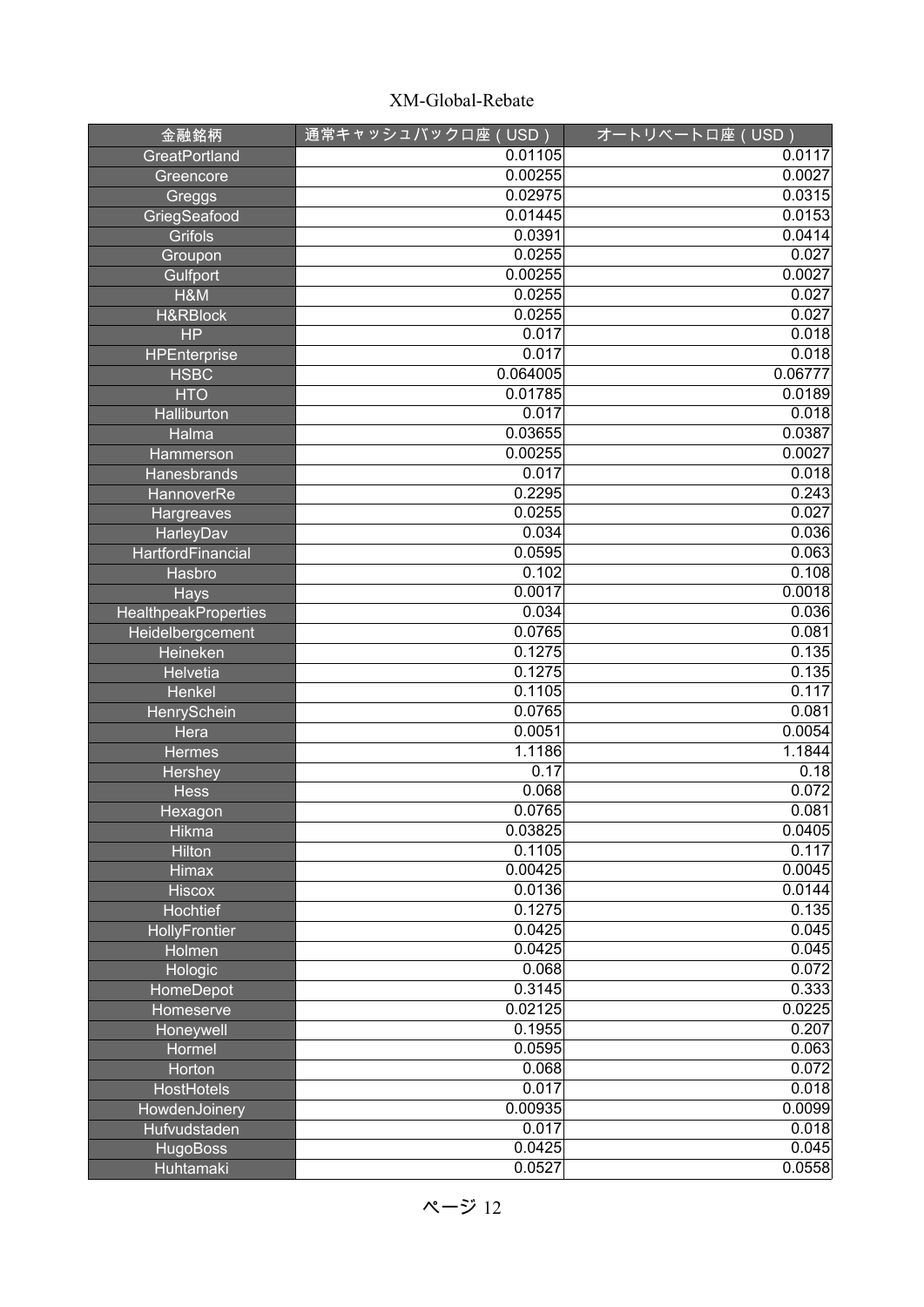| 金融銘柄                    | 通常キャッシュバックロ座(USD) | オートリベートロ座 (USD) |
|-------------------------|-------------------|-----------------|
| Humana                  | 0.5015            | 0.531           |
| Huntington              | 0.017             | 0.018           |
| <b>Huntsman</b>         | 0.0255            | 0.027           |
| Husqvarna               | 0.0085            | 0.009           |
| <b>IAG</b>              | 0.00425           | 0.0045          |
| <b>IBM</b>              | 0.1615            | 0.171           |
| <b>ICAGruppen</b>       | 0.0595            | 0.063           |
| <b>ICE</b>              | 0.119             | 0.126           |
| C C                     | 0.0085            | 0.009           |
| <b>IDEXX</b>            | 0.391             | 0.414           |
| <b>IHSMarkit</b>        | 0.0935            | 0.099           |
| <b>IMA</b>              | 0.0816            | 0.0864          |
| <b>IMI</b>              | 0.01615           | 0.0171          |
| <b>ING</b>              | 0.00935           | 0.0099          |
| <b>IPG</b>              | 0.0255            | 0.027           |
| <b>ITV</b>              | 0.0017            | 0.0018          |
| Iberdola                | 0.01445           | 0.0153          |
| Icade                   | 0.1003            | 0.1062          |
| Iliad                   | 0.2363            | 0.2502          |
| Illumina                | 0.459             | 0.486           |
| Imerys                  | 0.0476            | 0.0504          |
| Immofinanz              | 0.0255            | 0.027           |
| <b>ImperialBrands</b>   | 0.0255            | 0.027           |
| Inchcape                | 0.0085            | 0.009           |
| Incyte                  | 0.119             | 0.126           |
| <b>Inditex</b>          | 0.03825           | 0.0405          |
| <b>IndraSistemas</b>    | 0.01105           | 0.0117          |
| Industrivarden          | 0.034             | 0.036           |
| Infineon                | 0.02975           | 0.0315          |
| Informa                 | 0.0085            | 0.009           |
| Infosys                 | 0.0085            | 0.009           |
| Ingenico                | 0.1921            | 0.2034          |
| Inmobiliaria            | 0.01275           | 0.0135          |
| Intel                   | 0.0765            | 0.081           |
| <b>InterContinental</b> | 0.068             | 0.072           |
| IntermediateCapital     | 0.0204            | 0.0216          |
| International           | 0.051             | 0.054           |
| Interpump               | 0.04165           | 0.0441          |
| Intertek                | 0.085             | 0.09            |
| IntesaSanpaolo          | 0.00255           | 0.0027          |
| IntrumJustitia          | 0.0255            | 0.027           |
| Intuit                  | 0.357             | 0.378           |
| IntuitiveSurgical       | 0.714             | 0.756           |
| Invesco                 | 0.0085            | 0.009           |
| Investec                | 0.00255           | 0.0027          |
| Investor                | 0.068             | 0.072           |
| Ipsen                   | 0.102             | 0.108           |
| Ipsos                   | 0.03315           | 0.0351          |
| Iren                    | 0.0034            | 0.0036          |
| IronMountain            | 0.034             | 0.036           |
| Italgas                 | 0.00765           | 0.0081          |
| <b>ItauUnibanco</b>     | 0.0085            | 0.009           |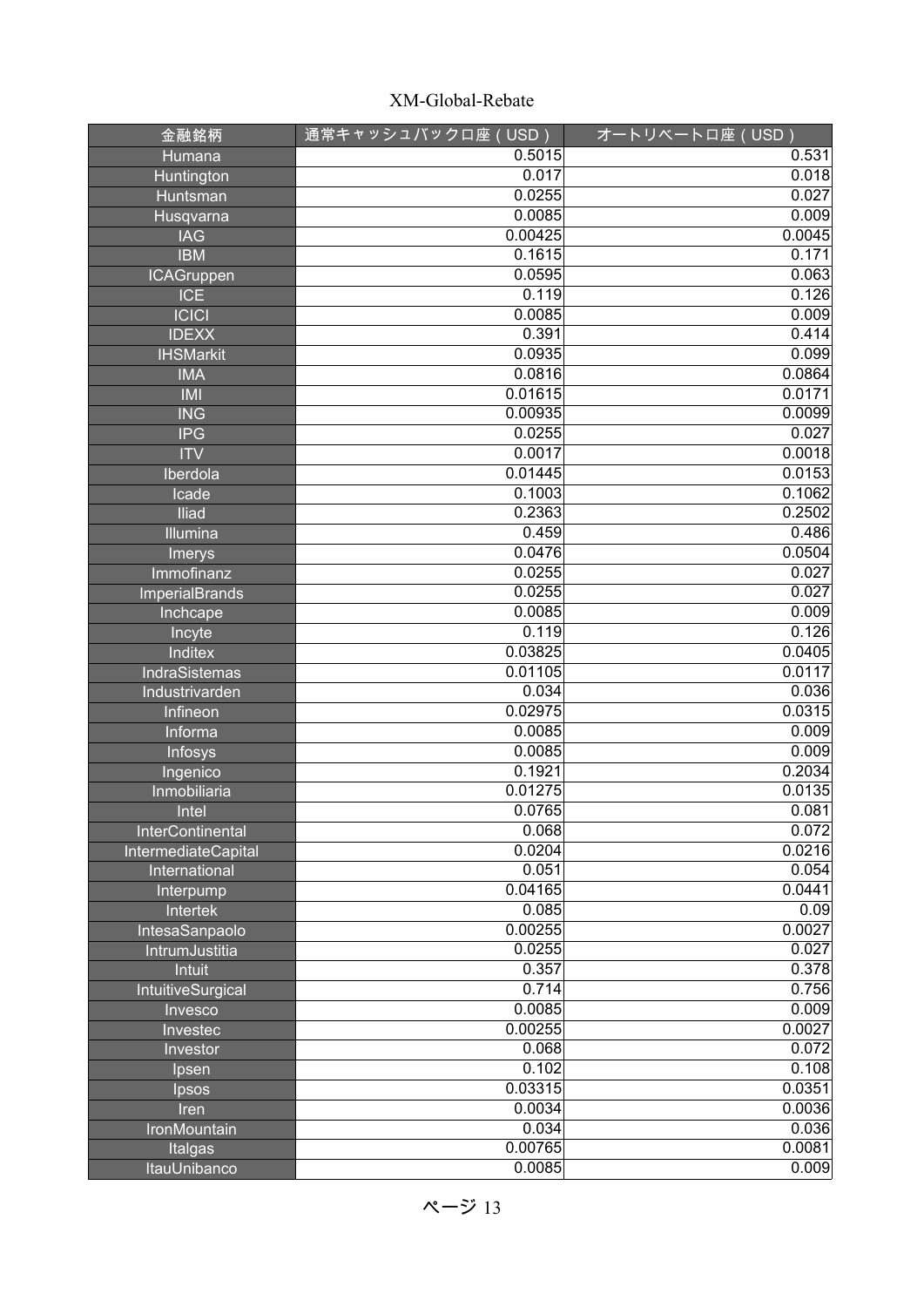| 金融銘柄                   | <u>通常キャ</u> ッシュバック口座(USD) | オートリベートロ座 (USD) |
|------------------------|---------------------------|-----------------|
| <b>J&amp;J</b>         | 0.187                     | 0.198           |
| <b>JBHunt</b>          | 0.153                     | 0.162           |
| <b>JCDecaux</b>        | 0.02805                   | 0.0297          |
| JD                     | 0.068                     | 0.072           |
| <b>JMSmucker</b>       | 0.136                     | 0.144           |
| JPMorgan               | 0.136                     | 0.144           |
| <b>JabilCircuit</b>    | 0.0425                    | 0.045           |
| <b>Jefferies</b>       | 0.017                     | 0.018           |
| JeronimoMartins        | 0.02295                   | 0.0243          |
| <b>JetBlueAirways</b>  | 0.017                     | 0.018           |
| <b>JohnsonControls</b> | 0.0425                    | 0.045           |
| JohnsonMatthey         | 0.034                     | 0.036           |
| <b>JuliusBaer</b>      | 0.0595                    | 0.063           |
| Jumbo                  | 0.02295                   | 0.0243          |
| Jungheinrich           | 0.0255                    | 0.027           |
| Juniper                | 0.034                     | 0.036           |
| JupiterFund            | 0.00425                   | 0.0045          |
| <b>JuventusFC</b>      | 0.0017                    | 0.0018          |
| K&S                    | 0.0085                    | 0.009           |
| <b>KBC</b>             | 0.0748                    | 0.0792          |
| <b>KBR</b>             | 0.034                     | 0.036           |
| <b>KLA</b>             | 0.238                     | 0.252           |
| <b>KPN</b>             | 0.0034                    | 0.0036          |
| Kellogg                | 0.085                     | 0.09            |
| Kemira                 | 0.017                     | 0.018           |
| Kering                 | 0.731                     | 0.774           |
| Kesko                  | 0.0221                    | 0.0234          |
| <b>KeyCorp</b>         | 0.017                     | 0.018           |
| <b>Kimberly-Clark</b>  | 0.1785                    | 0.189           |
| Kimco                  | 0.017                     | 0.018           |
| KinderMorgan           | 0.017                     | 0.018           |
| Kingfisher             | 0.0034                    | 0.0036          |
| Kinnevik               | 0.034                     | 0.036           |
| <b>Kirby</b>           | 0.068                     | 0.072           |
| <b>KlepierreReit</b>   | 0.0306                    | 0.0324          |
| Knight-Swift           | 0.051                     | 0.054           |
| <b>Kohls</b>           | 0.034                     | 0.036           |
| Kone                   | 0.0884                    | 0.0936          |
| Konecranes             | 0.03315                   | 0.0351          |
| Korian                 | 0.0476                    | 0.0504          |
| KraftHeinz             | 0.0425                    | 0.045           |
| Kroger                 | 0.0425                    | 0.045           |
| <b>Krones</b>          | 0.0935                    | 0.099           |
| Kuehne&Nagel           | 0.1955                    | 0.207           |
| L.V.Sands              | 0.068                     | 0.072           |
| <b>LBrands</b>         | 0.0255                    | 0.027           |
| <b>LEG</b>             | 0.17                      | 0.18            |
| <b>LKQ</b>             | 0.0425                    | 0.045           |
| <b>LSE</b>             | 1.326                     | 1.404           |
| <b>LUKOIL</b>          | 0.102                     | 0.108           |
| <b>LVMH</b>            | 0.561                     | 0.594           |
| Lafargeholcim          | 0.0595                    | 0.063           |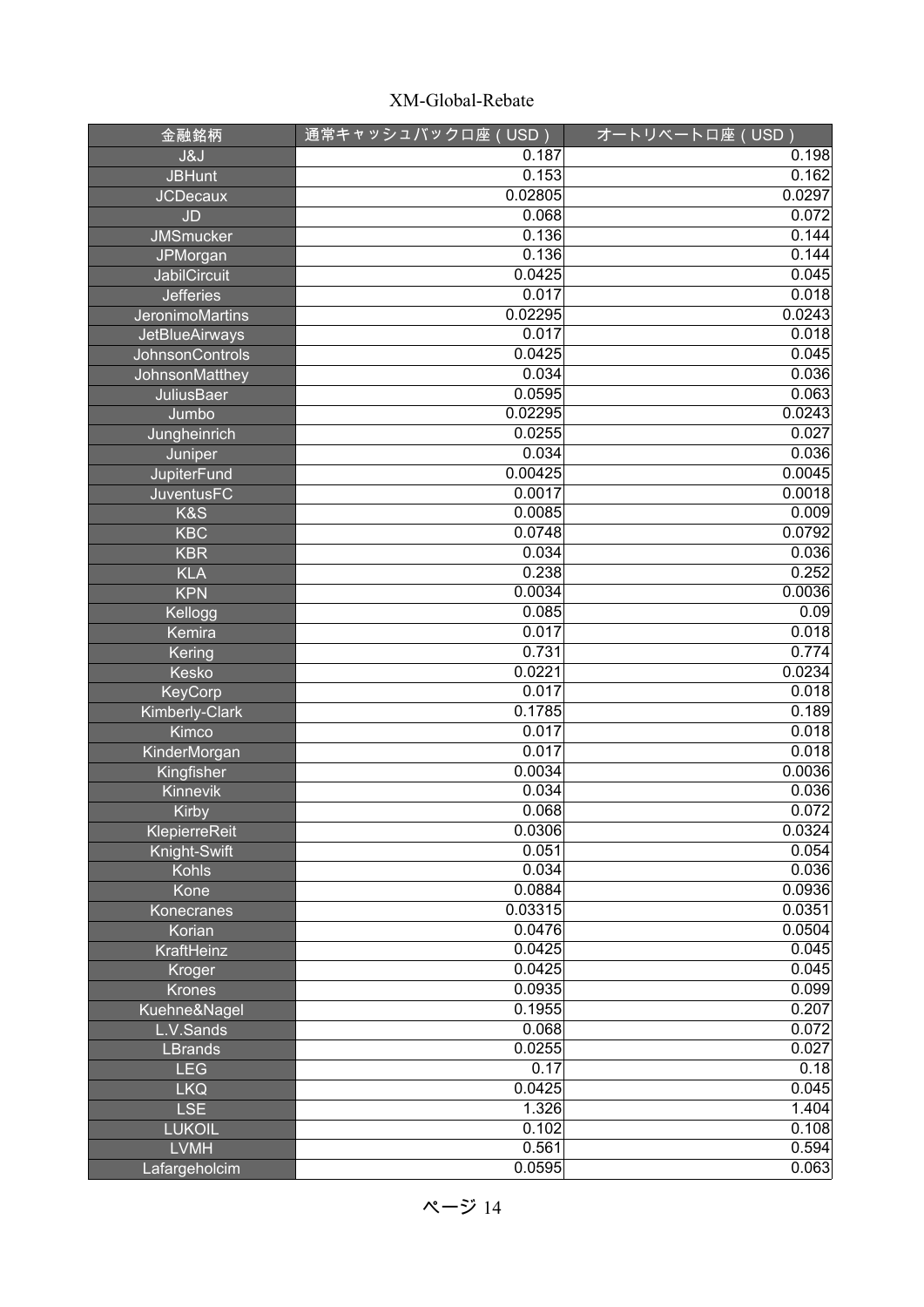| 金融銘柄                         | 通常キャッシュバックロ座 (USD) | オートリベートロ座 (USD)  |
|------------------------------|--------------------|------------------|
| Lagardere                    | 0.01955            | 0.0207           |
| LamResearch                  | 0.374              | 0.396            |
| Lancashire                   | 0.0119             | 0.0126           |
| LandSecurities               | 0.0085             | 0.009            |
| Lanxess                      | 0.068              | 0.072            |
| Laredo                       | 0.0255             | 0.027            |
| Legal&Gen                    | 0.0374             | 0.0396           |
| Legrand                      | 0.0935             | 0.099            |
| LendingClub                  | 0.0085             | 0.009            |
| Lennar                       | 0.0765             | 0.081            |
| Leonardo                     | 0.00935            | 0.0099           |
| Leoni                        | 0.0085             | 0.009            |
| LeroySeafood                 | 0.00765            | 0.0081           |
| Liberty                      | 0.0255             | 0.027            |
| Linde                        | 0.272              | 0.288            |
| Lloyds                       | 0.00544            | 0.00576          |
| LockheedMartin               | 0.5185             | 0.549            |
| Loews                        | 0.0425             | 0.045            |
| Logitech                     | 0.0765             | 0.081            |
| Lonza                        | 0.629              | 0.666            |
| Loomis                       | 0.034              | 0.036            |
| Loreal                       | 0.3825             | 0.405            |
| Lowes                        | 0.1615             | 0.171            |
| Lufthansa                    | 0.01445            | 0.0153           |
| Lululemon                    | 0.408              | 0.432            |
| LundinPetroleum              | 0.034              | 0.036            |
| LyondellBasell               | 0.0935             | 0.099            |
| <b>MAN</b>                   | 0.068              | 0.072            |
| <b>MFA</b>                   | 0.0034             | 0.0036           |
| <b>MGICInvestment</b>        | 0.0085             | 0.009            |
| <b>MGMResorts</b>            | 0.0255             | 0.027            |
| <b>MRG</b>                   | 0.3315             | 0.351            |
| <b>MTU</b>                   | 0.2465             | 0.261            |
| Macys                        | 0.0085             | 0.009            |
| ManGroup                     | 0.02295<br>0.00255 | 0.0243<br>0.0027 |
| Mapfre<br><b>MarathonOil</b> | 0.0085             | 0.009            |
| MarathonPetroleum            | 0.051              | 0.054            |
| Marks&Spen                   | 0.017              | 0.018            |
| Marriott                     | 0.136              | 0.144            |
| Marsh&McLennan               | 0.136              | 0.144            |
| <b>Marstons</b>              | 0.00085            | 0.0009           |
| Marvell                      | 0.0425             | 0.045            |
| Masco                        | 0.0595             | 0.063            |
| Mastercard                   | 0.3825             | 0.405            |
| MatchGroup                   | 0.119              | 0.126            |
| <b>Mattel</b>                | 0.017              | 0.018            |
| Maxim                        | 0.0765             | 0.081            |
| <b>McDonalds</b>             | 0.2465             | 0.261            |
| Mediaset                     | 0.00255            | 0.0027           |
| MediasetEspana               | 0.0051             | 0.0054           |
| Mediclinic                   | 0.0085             | 0.009            |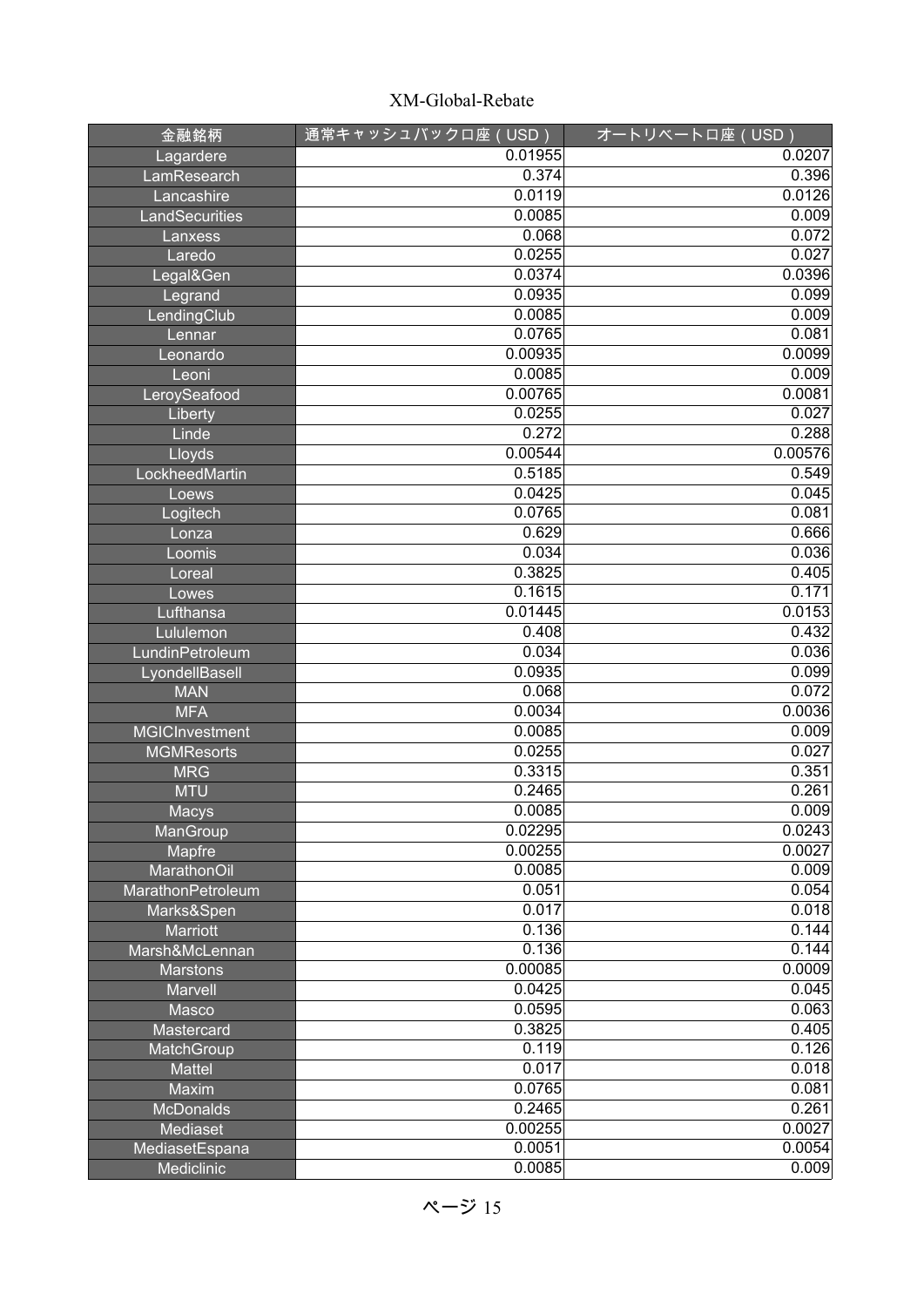| 金融銘柄                    | 通常キャッシュバックロ座(USD) | オートリベートロ座 (USD)  |
|-------------------------|-------------------|------------------|
| Mediobanca              | 0.0102            | 0.0108           |
| Medtronic               | 0.1275            | 0.135            |
| Meggitt                 | 0.0051            | 0.0054           |
| <b>MelcoResorts</b>     | 0.0255            | 0.027            |
| <b>MeliaHotels</b>      | 0.0068            | 0.0072           |
| Mercadolibre            | 1.0625            | 1.125            |
| <b>Mercialys</b>        | 0.0119            | 0.0126           |
| <b>Merck</b>            | 0.1445            | 0.153            |
| Merck&Co                | 0.102             | 0.108            |
| <b>MerlinProperties</b> | 0.0119            | 0.0126           |
| <b>Metlife</b>          | 0.051             | 0.054            |
| Metsa                   | 0.00935           | 0.0099           |
| <b>MicroFocus</b>       | 0.0085            | 0.009            |
| MicrochipTechnology     | 0.136             | 0.144            |
| Micron                  | 0.068             | 0.072            |
| Microsoft               | 0.2295            | 0.243            |
| Millicom                | 0.034             | 0.036            |
| Mitchells&Butlers       | 0.0034            | 0.0036           |
| <b>ModernTimes</b>      | 0.017             | 0.018            |
| Moncler                 | 0.0493            | 0.0522           |
| Mondelez                | 0.068             | 0.072            |
| Mondi                   | 0.0255            | 0.027            |
| Moneysupermarket        | 0.0051            | 0.0054           |
| Monster                 | 0.0935            | 0.099            |
| MontedeiPaschi          | 0.0017            | 0.0018           |
| Moodys                  | 0.3485            | 0.369            |
| MorganStanl             | 0.0595            | 0.063            |
| Morphosys               | 0.1615            | 0.171            |
| Morrison                | 0.0034            | 0.0036           |
| Mosaic                  | 0.017<br>0.0017   | 0.018            |
| Mota-Engil              | 0.0221            | 0.0018<br>0.0234 |
| MotorOil                | 0.187             | 0.198            |
| Motorola<br>Mowi        | 0.0255            | 0.027            |
| <b>Msci</b>             | 0.3995            | 0.423            |
| MurphyOil               | 0.017             | 0.018            |
| Mylan                   | 0.0255            | 0.027            |
| <b>Mytilineos</b>       | 0.01105           | 0.0117           |
| <b>NBG</b>              | 0.0017            | 0.0018           |
| <b>NCC</b>              | 0.0255            | 0.027            |
| <b>NNGroup</b>          | 0.0425            | 0.045            |
| <b>NOS</b>              | 0.00595           | 0.0063           |
| <b>NRG</b>              | 0.0425            | 0.045            |
| <b>NXP</b>              | 0.136             | 0.144            |
| <b>NYBancorp</b>        | 0.017             | 0.018            |
| <b>Nabors</b>           | 0.051             | 0.054            |
| Nasdaq                  | 0.153             | 0.162            |
| NationalAustralia       | 0.017             | 0.018            |
| NationalExpress         | 0.00425           | 0.0045           |
| NationalGrid            | 0.0153            | 0.0162           |
| <b>Natixis</b>          | 0.0034            | 0.0036           |
| <b>NaturgyEnergy</b>    | 0.02465           | 0.0261           |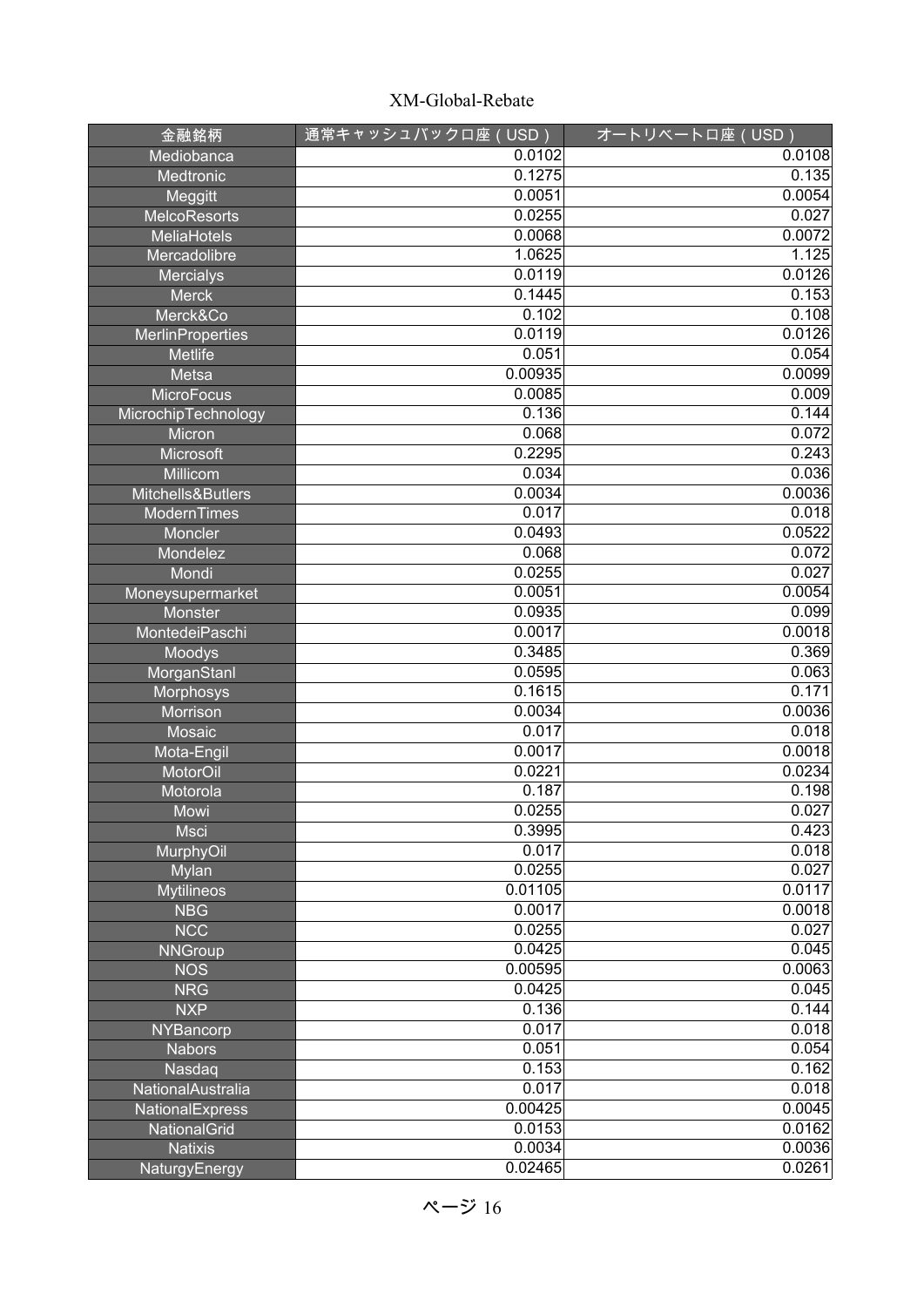| 金融銘柄                        | 通常キャッシュバックロ座(USD) | オートリベートロ座 (USD) |
|-----------------------------|-------------------|-----------------|
| Navigator                   | 0.0034            | 0.0036          |
| <b>Neste</b>                | 0.05185           | 0.0549          |
| <b>Nestle</b>               | 0.136             | 0.144           |
| <b>NetApp</b>               | 0.0595            | 0.063           |
| <b>NetEase</b>              | 0.51              | 0.54            |
| <b>Netflix</b>              | 0.527             | 0.558           |
| NewcrestMining              | 0.0255            | 0.027           |
| <b>Newell</b>               | 0.017             | 0.018           |
| <b>Newmont</b>              | 0.068             | 0.072           |
| <b>NewsCorp</b>             | 0.017             | 0.018           |
| <b>Nexans</b>               | 0.0544            | 0.0576          |
| <b>Nexity</b>               | 0.0425            | 0.045           |
| <b>Next</b>                 | 0.867             | 0.918           |
| NextEra                     | 0.323             | 0.342           |
| <b>NiSource</b>             | 0.034             | 0.036           |
| Nielsen                     | 0.017             | 0.018           |
| <b>Nike</b>                 | 0.1275            | 0.135           |
| NobleEnergy                 | 0.017             | 0.018           |
| <b>Nokia</b>                | 0.0051            | 0.0054          |
| NokianTyres                 | 0.03145           | 0.0333          |
| NordeaBank                  | 0.0085            | 0.009           |
| <b>Nordex</b>               | 0.017             | 0.018           |
| NorfolkSouthern             | 0.2465            | 0.261           |
| Norma                       | 0.0425            | 0.045           |
| NorskHydro                  | 0.0034            | 0.0036          |
| Northern                    | 0.1105            | 0.117           |
| Northrop                    | 0.425             | 0.45            |
| NortonLifeLock              | 0.0255            | 0.027           |
| NorwegianAir                | 0.00085           | 0.0009          |
| NorwegianCruiseLine         | 0.0255            | 0.027           |
| <b>Novartis</b>             | 0.1105            | 0.117           |
| <b>Nuance</b>               | 0.0255            | 0.027           |
| <b>Nucor</b>                | 0.0595            | 0.063           |
| <b>Nvidia</b>               | 0.4505            | 0.477           |
| OCI                         | 0.017             | 0.018           |
| <b>OMV</b>                  | 0.0425            | 0.045           |
| <b>ON-Semiconductor</b>     | 0.0255            | 0.027           |
| <b>ONEOK</b>                | 0.051             | 0.054           |
| <b>OPAP</b>                 | 0.01275           | 0.0135          |
| <b>OReilly</b>              | 0.527             | 0.558           |
| Oasis                       | 0.00085           | 0.0009          |
| Ocado                       | 0.034             | 0.036           |
| Occidental                  | 0.017             | 0.018           |
| Oerlikon                    | 0.0085            | 0.009           |
| <b>OesterreichischePost</b> | 0.0425            | 0.045           |
| OgeEnergy                   | 0.0425            | 0.045           |
| OilwellVarco                | 0.017             | 0.018           |
| OldRepublic                 | 0.0255            | 0.027           |
| Omnicom                     | 0.0765            | 0.081           |
| Ontex                       | 0.0187            | 0.0198          |
| OpkoHealth                  | 0.0034            | 0.0036          |
| Oracle                      | 0.068             | 0.072           |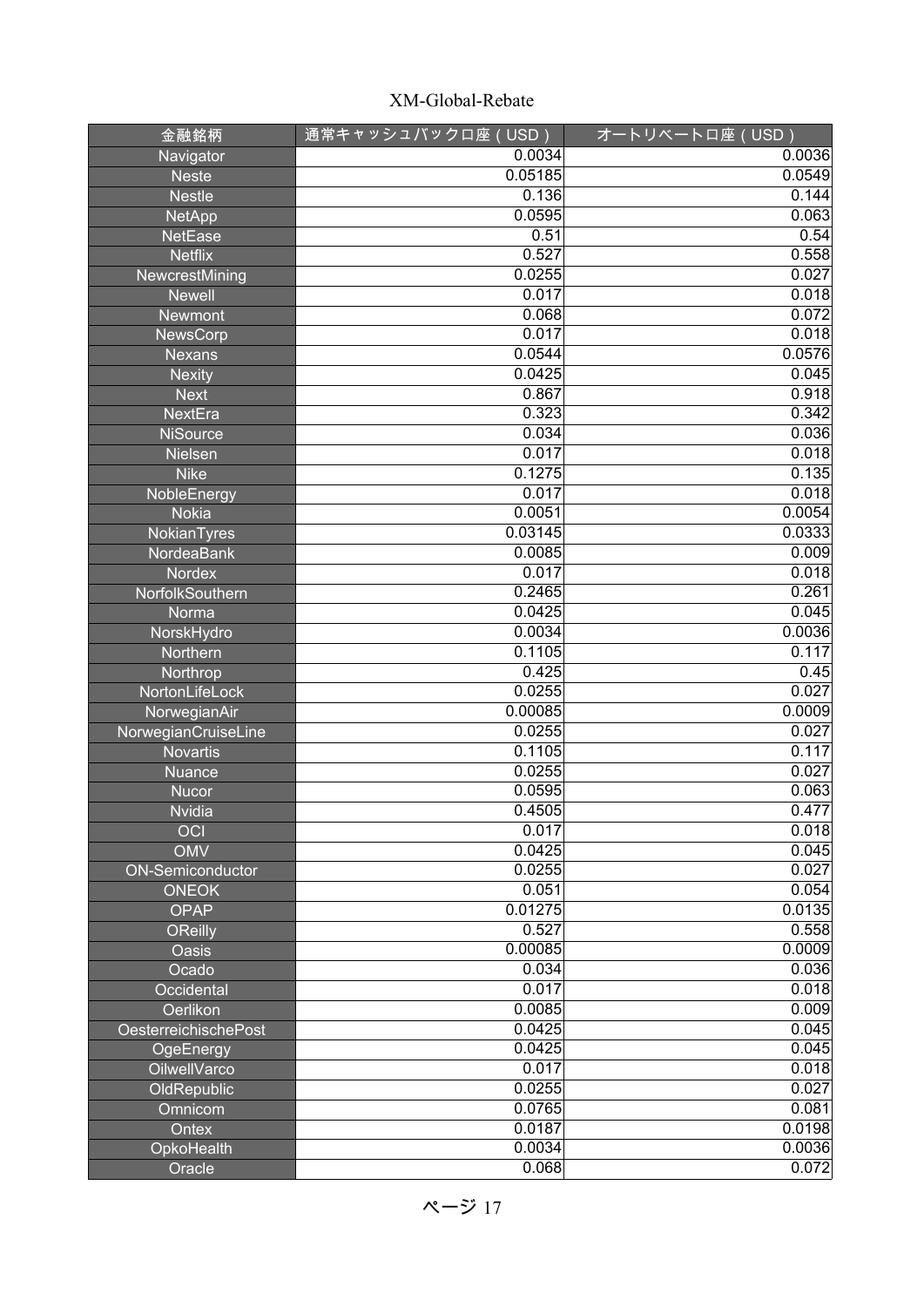| 金融銘柄                   | 通常キャッシュバックロ座(USD) | オートリベートロ座 (USD) |
|------------------------|-------------------|-----------------|
| Orange                 | 0.01615           | 0.0171          |
| Orion                  | 0.06375           | 0.0675          |
| Orkla                  | 0.0119            | 0.0126          |
| Orpea                  | 0.1513            | 0.1602          |
| Osram                  | 0.0595            | 0.063           |
| Outokumpu              | 0.00425           | 0.0045          |
| <b>PACCAR</b>          | 0.0935            | 0.099           |
| PG&E                   | 0.017             | 0.018           |
| <b>PGS</b>             | 0.00085           | 0.0009          |
| <b>PNCFinancial</b>    | 0.153             | 0.162           |
| <b>PPC</b>             | 0.0051            | 0.0054          |
| <b>PPL</b>             | 0.034             | 0.036           |
| <b>PSPSwiss</b>        | 0.153             | 0.162           |
| Pagegroup              | 0.0068            | 0.0072          |
| <b>Partners</b>        | 1.105             | 1.17            |
| Patterson              | 0.0255            | 0.027           |
| Patterson-UTI          | 0.0085            | 0.009           |
| Paychex                | 0.0935            | 0.099           |
| Paypal                 | 0.1955            | 0.207           |
| Peab                   | 0.0085            | 0.009           |
| Pearson                | 0.0085            | 0.009           |
| Pennon                 | 0.01785           | 0.0189          |
| PeoplesUnited          | 0.017             | 0.018           |
| Pepsico                | 0.17              | 0.18            |
| PernodRicard           | 0.2125            | 0.225           |
| Perrigo                | 0.068             | 0.072           |
| Persimmon              | 0.0425            | 0.045           |
| Petrofac               | 0.0034            | 0.0036          |
| PetroleoBra            | 0.0085            | 0.009           |
| PetsatHome             | 0.00425           | 0.0045          |
| Peugeot                | 0.0204            | 0.0216          |
| Pfandbriefbank         | 0.0085            | 0.009           |
| Pfizer                 | 0.0425            | 0.045           |
| Pharol                 | 0.00017           | 0.00018         |
| PhilipMorri            | 0.0935            | 0.099           |
| <b>Philips</b>         | 0.0595            | 0.063           |
| Phillips66             | 0.102             | 0.108           |
| PhoenixHoldings        | 0.01105           | 0.0117          |
| PiraeusBank            | 0.0017            | 0.0018          |
| Pirelli&C              | 0.00595           | 0.0063          |
| PitneyBowes            | 0.00425           | 0.0045          |
| PlasticOmnium          | 0.02805           | 0.0297          |
| PolymetalInternational | 0.0238            | 0.0252          |
| Porsche                | 0.0765            | 0.081           |
| PostNL                 | 0.00255           | 0.0027          |
| Posteltaliane          | 0.0119            | 0.0126          |
| PrincipalFinancial     | 0.0595            | 0.063           |
| Procter&Gam            | 0.1445            | 0.153           |
| Progressive            | 0.102             | 0.108           |
| Prologis               | 0.119             | 0.126           |
| Proofpoint             | 0.1445            | 0.153           |
| Prosiebensat           | 0.017             | 0.018           |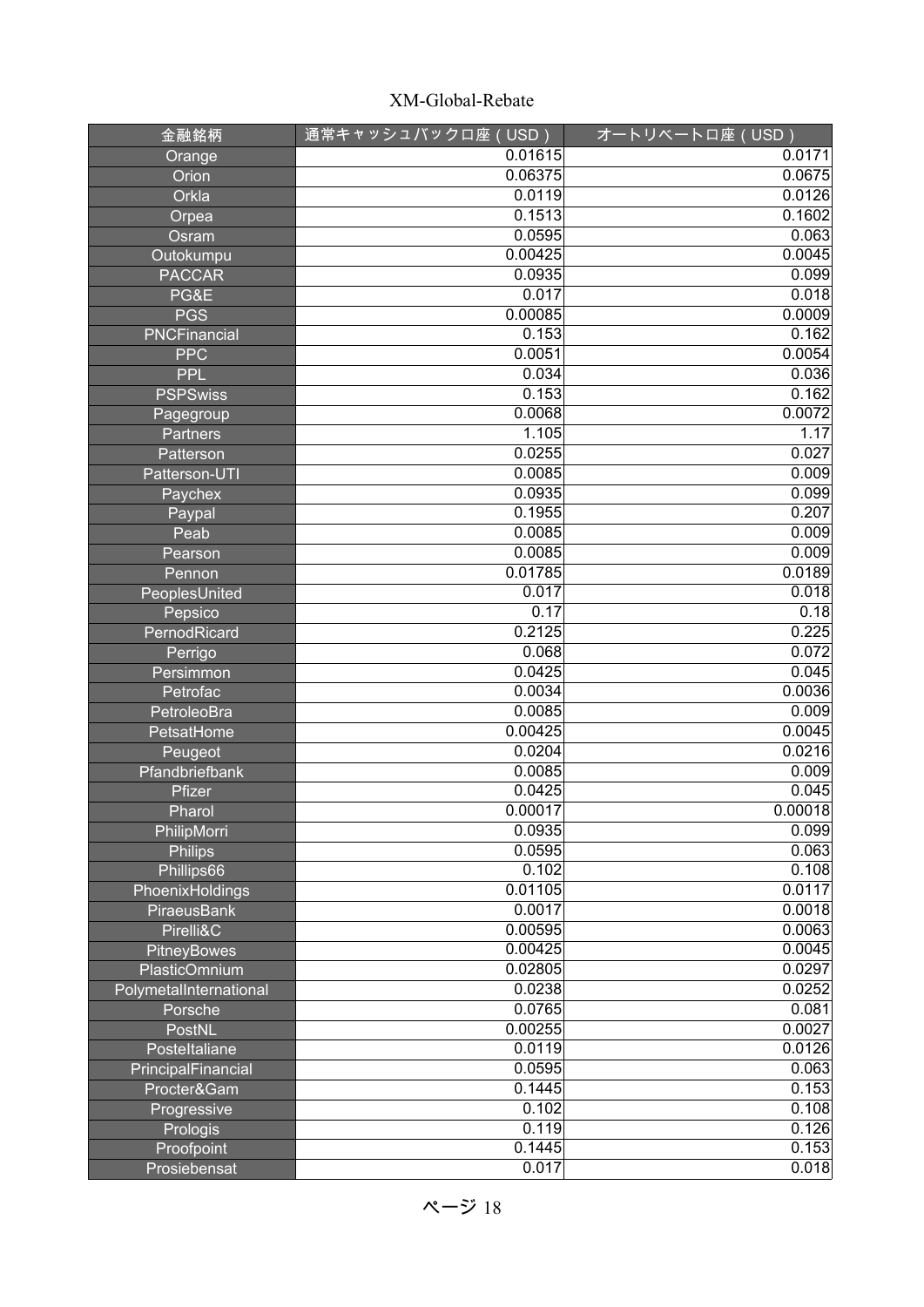| 金融銘柄                    | 通常キャッシュバックロ座 (USD) | オートリベートロ座 (USD) |
|-------------------------|--------------------|-----------------|
| Provident               | 0.0034             | 0.0036          |
| Proximus                | 0.0289             | 0.0306          |
| Prudential              | 0.1887             | 0.1998          |
| PrudentialFinancial     | 0.085              | 0.09            |
| Prysmian                | 0.02805            | 0.0297          |
| PublicService           | 0.068              | 0.072           |
| PublicStorage           | 0.255              | 0.27            |
| <b>Publicis</b>         | 0.0425             | 0.045           |
| <b>PulteGroup</b>       | 0.0425             | 0.045           |
| Puma                    | 0.102              | 0.108           |
| QBEInsurance            | 0.00765            | 0.0081          |
| <b>QEP</b>              | 0.0017             | 0.0018          |
| <b>QIEN</b>             | 0.0595             | 0.063           |
| QantasAirways           | 0.00425            | 0.0045          |
| Qorvo                   | 0.1445             | 0.153           |
| Qualcomm                | 0.1105             | 0.117           |
| Quest                   | 0.153              | 0.162           |
| Qurate                  | 0.0085             | 0.009           |
| <b>RBS</b>              | 0.0204             | 0.0216          |
| <b>RITCapital</b>       | 0.0306             | 0.0324          |
| <b>RSAInsurance</b>     | 0.0085             | 0.009           |
| <b>RWE</b>              | 0.04505            | 0.0477          |
| Radian                  | 0.0255             | 0.027           |
| <b>RaiffeisenBank</b>   | 0.0255             | 0.027           |
| RalphLauren             | 0.1105             | 0.117           |
| RandstadHolding         | 0.0595             | 0.063           |
| Range                   | 0.0085             | 0.009           |
| Rational                | 0.748              | 0.792           |
| Ratos                   | 0.00425            | 0.0045          |
| <b>ReckittBenckiser</b> | 0.1105             | 0.117           |
| Recordati               | 0.0595             | 0.063           |
| RedElectrica            | 0.02465            | 0.0261          |
| <b>Redrow</b>           | 0.00765            | 0.0081          |
| Regeneron               | 0.7565             | 0.801           |
| RegionsFinancial        | 0.017              | 0.018           |
| <b>Relx</b>             | 0.0306             | 0.0324          |
| RemyCointreau           | 0.17765            | 0.1881          |
| Renault                 | 0.034              | 0.036           |
| Renishaw                | 0.06545            | 0.0693          |
| Rentokil                | 0.0085             | 0.009           |
| Repsol                  | 0.01275            | 0.0135          |
| Rexel                   | 0.01445            | 0.0153          |
| Rheinmetall             | 0.1105             | 0.117           |
| RhoenKlinikum           | 0.0255             | 0.027           |
| Richemont               | 0.085              | 0.09            |
| Rightmove               | 0.00935            | 0.0099          |
| RioTinto                | 0.07225            | 0.0765          |
| <b>Rite-Aid</b>         | 0.017              | 0.018           |
| RobertHalf              | 0.068              | 0.072           |
| Roche                   | 0.442              | 0.468           |
| Rockwell                | 0.2805             | 0.297           |
| Rolls-Royce             | 0.0527             | 0.0558          |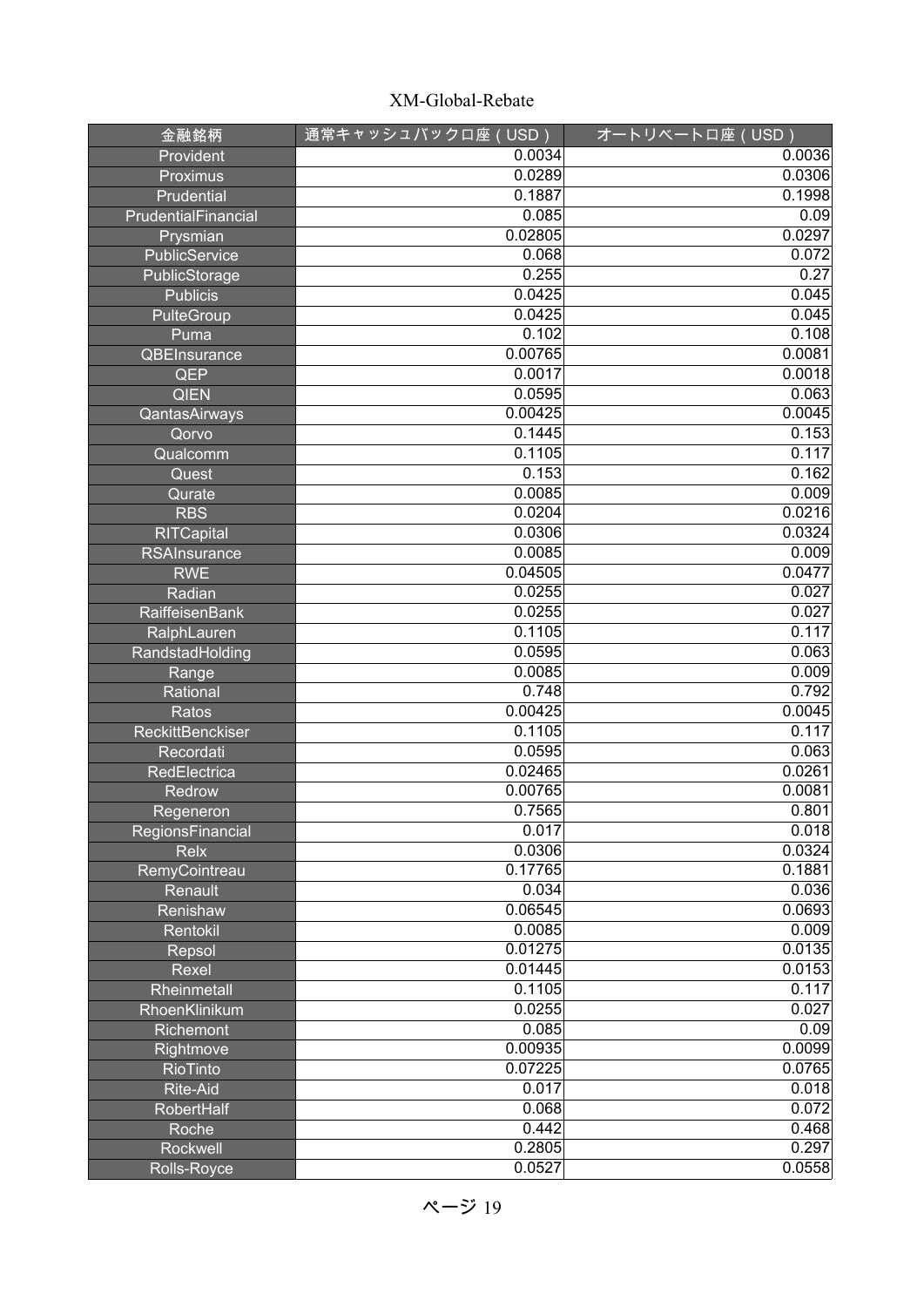| 金融銘柄                  | <u>通常キャ</u> ッシュバックロ座(USD) | オートリベートロ座 (USD) |
|-----------------------|---------------------------|-----------------|
| <b>RossStores</b>     | 0.1275                    | 0.135           |
| <b>Rotork</b>         | 0.00425                   | 0.0045          |
| RoyalMail             | 0.0034                    | 0.0036          |
| <b>Rubis</b>          | 0.06545                   | 0.0693          |
| <b>SAP</b>            | 0.17                      | 0.18            |
| <b>SBM</b>            | 0.017                     | 0.018           |
| <b>SCA</b>            | 0.017                     | 0.018           |
| <b>SEB</b>            | 0.0085                    | 0.009           |
| <b>SEGRO</b>          | 0.017                     | 0.018           |
| <b>SES</b>            | 0.0102                    | 0.0108          |
| <b>SGL</b>            | 0.0085                    | 0.009           |
| SGS                   | 3.179                     | 3.366           |
| <b>SHELL</b>          | 0.21505                   | 0.2277          |
| <b>SKF</b>            | 0.0255                    | 0.027           |
| <b>SLM</b>            | 0.0085                    | 0.009           |
| SMASolar              | 0.0425                    | 0.045           |
| SMEnergy              | 0.0085                    | 0.009           |
| <b>SSAB</b>           | 0.00425                   | 0.0045          |
| <b>SSE</b>            | 0.017                     | 0.018           |
| STMicroelectronics    | 0.03485                   | 0.0369          |
| Sacyr                 | 0.00255                   | 0.0027          |
| Safran                | 0.1445                    | 0.153           |
| Saga                  | 0.00034                   | 0.00036         |
| Sage                  | 0.0085                    | 0.009           |
| Sainsbury             | 0.0323                    | 0.0342          |
| Saipem                | 0.0034                    | 0.0036          |
| Salesforce            | 0.221                     | 0.234           |
| Salmar                | 0.06035                   | 0.0639          |
| Salvatore             | 0.0187                    | 0.0198          |
| Salzgitter            | 0.017                     | 0.018           |
| Sampo                 | 0.04675                   | 0.0495          |
| Sandvik               | 0.0255                    | 0.027           |
| Sanofi                | 0.1275                    | 0.135           |
| Santander             | 0.0034                    | 0.0036          |
| <b>Santos</b>         | 0.0051                    | 0.0054          |
| Saras                 | 0.00085                   | 0.0009          |
| <b>Savills</b>        | 0.0153                    | 0.0162          |
| <b>Scentre</b>        | 0.00255                   | 0.0027          |
| <b>Schibsted</b>      | 0.03485                   | 0.0369          |
| Schindler             | 0.306                     | 0.324           |
| Schlumberger          | 0.0255                    | 0.027           |
| SchneiderElectric     | 0.136                     | 0.144           |
| <b>SchoellerBleck</b> | 0.0425                    | 0.045           |
| <b>Schroders</b>      | 0.051                     | 0.054           |
| Scor                  | 0.03825                   | 0.0405          |
| ScottishMortgage      | 0.0085                    | 0.009           |
| Seagate               | 0.068                     | 0.072           |
| SealedAir             | 0.0425                    | 0.045           |
| <b>Securitas</b>      | 0.017                     | 0.018           |
| Semapa                | 0.01275                   | 0.0135          |
| Sempra                | 0.1615                    | 0.171           |
| Serco                 | 0.0017                    | 0.0018          |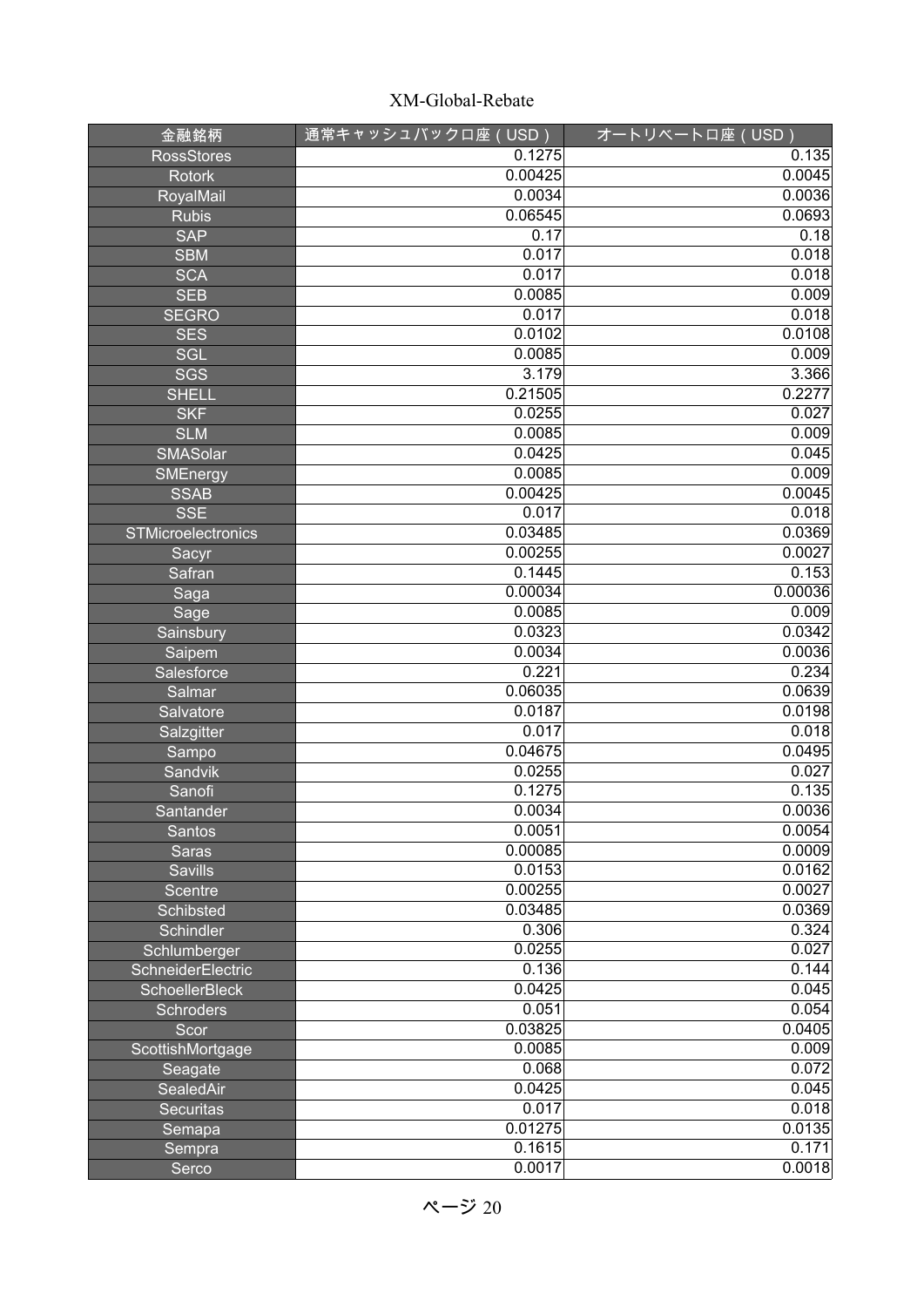| 金融銘柄                     | 通常キャッシュバックロ座 (USD) | オートリベートロ座 (USD) |
|--------------------------|--------------------|-----------------|
| SevernTrent              | 0.0425             | 0.045           |
| Shaftesbury              | 0.0102             | 0.0108          |
| <b>Siemens</b>           | 0.153              | 0.162           |
| <b>SignatureAviation</b> | 0.00425            | 0.0045          |
| Signet                   | 0.017              | 0.018           |
| Sika                     | 0.2295             | 0.243           |
| <b>SiriusXM</b>          | 0.0085             | 0.009           |
| <b>SiteCenters</b>       | 0.0085             | 0.009           |
| Skanska                  | 0.0255             | 0.027           |
| <b>Skyworks</b>          | 0.1615             | 0.171           |
| Smith                    | 0.00595            | 0.0063          |
| Smith&Nephew             | 0.0255             | 0.027           |
| SmithsGroup              | 0.0255             | 0.027           |
| SmurfitKappa             | 0.0425             | 0.045           |
| Snam                     | 0.0068             | 0.0072          |
| Snap                     | 0.0255             | 0.027           |
| Sobi                     | 0.0255             | 0.027           |
| SocieteGen               | 0.0221             | 0.0234          |
| Sodexo                   | 0.0935             | 0.099           |
| Sofina                   | 0.3553             | 0.3762          |
| Software                 | 0.051              | 0.054           |
| Soitec                   | 0.13005            | 0.1377          |
| Solvay                   | 0.10965            | 0.1161          |
| Sonae                    | 0.00085            | 0.0009          |
| Sonova                   | 0.2805             | 0.297           |
| Southern                 | 0.0765             | 0.081           |
| SouthwestAirlines        | 0.051              | 0.054           |
| SouthwesternEnergy       | 0.00425            | 0.0045          |
| <b>Spectris</b>          | 0.04165            | 0.0441          |
| SpiraxSarco              | 0.16065            | 0.1701          |
| Splunk                   | 0.2295             | 0.243           |
| Sprouts                  | 0.034              | 0.036           |
| Square                   | 0.1105             | 0.117           |
| <b>StJames</b>           | 0.017              | 0.018           |
| Stagecoach               | 0.00085            | 0.0009          |
| StandardLife             | 0.0085             | 0.009           |
| <b>Starbucks</b>         | 0.102              | 0.108           |
| <b>StateStreet</b>       | 0.085              | 0.09            |
| StdCharter               | 0.06885            | 0.0729          |
| <b>SteelDynamics</b>     | 0.034              | 0.036           |
| StoraEnso                | 0.01615            | 0.0171          |
| Storebrand               | 0.00765            | 0.0081          |
| Straumann                | 1.071              | 1.134           |
| Subsea                   | 0.0085             | 0.009           |
| Suedzucker               | 0.017              | 0.018           |
| Suez                     | 0.01615            | 0.0171          |
| Sulzer                   | 0.1105             | 0.117           |
| Suncorp                  | 0.0085             | 0.009           |
| <b>Sunrise</b>           | 0.1105             | 0.117           |
| SunstoneHotel            | 0.0085             | 0.009           |
| SvenskaHandelsbanken     | 0.017              | 0.018           |
| Swatch                   | 0.272              | 0.288           |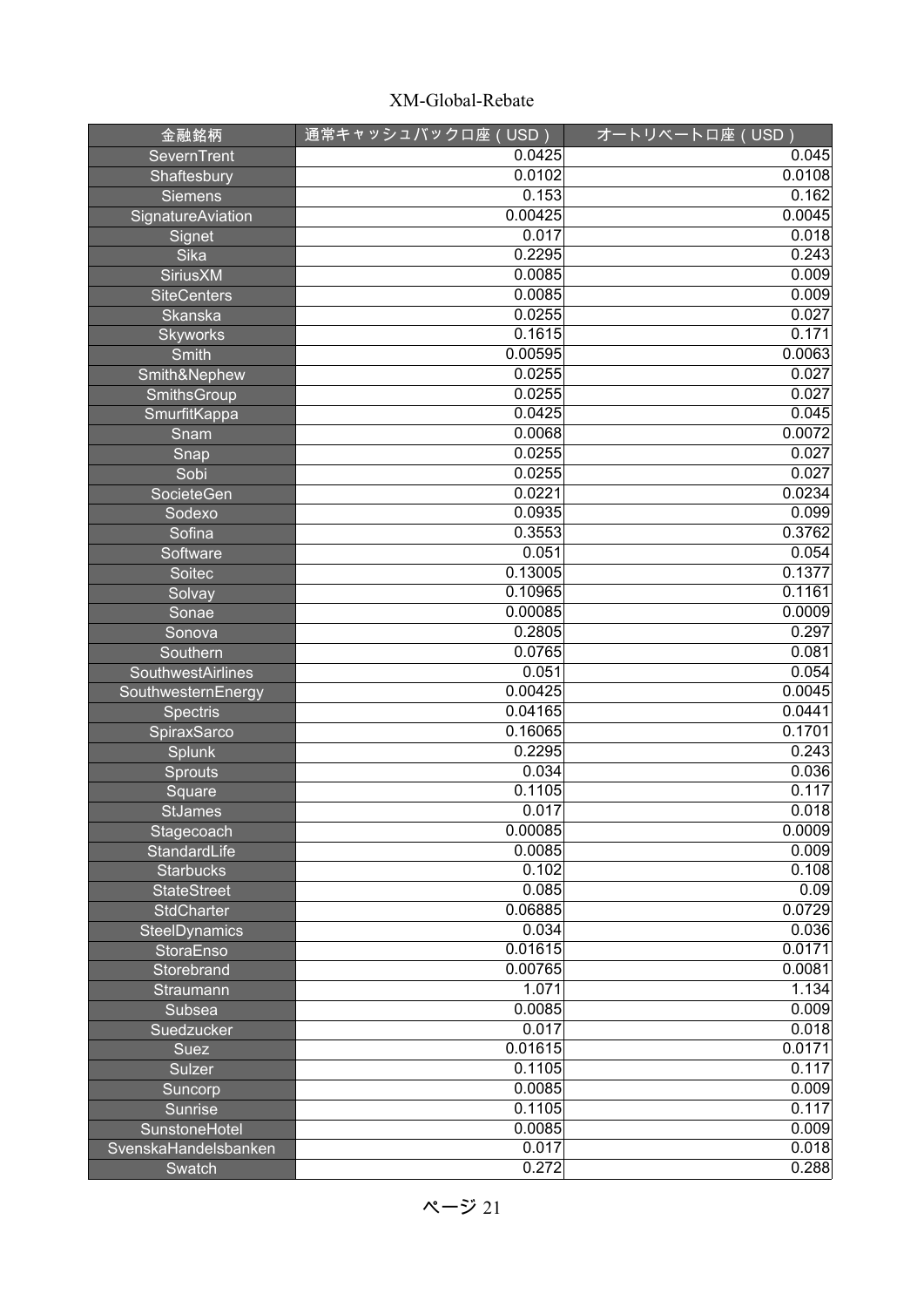| 金融銘柄                    | 通常キャッシュバックロ座 (USD) | オートリベートロ座 (USD) |
|-------------------------|--------------------|-----------------|
| Swedbank                | 0.017              | 0.018           |
| SwedishMatch            | 0.0935             | 0.099           |
| SwissLife               | 0.493              | 0.522           |
| <b>SwissPrime</b>       | 0.1275             | 0.135           |
| SwissRe                 | 0.102              | 0.108           |
| Swisscom                | 0.68               | 0.72            |
| SydneyAirport           | 0.00595            | 0.0063          |
| Symrise                 | 0.1445             | 0.153           |
| SynchronyFinancial      | 0.034              | 0.036           |
| Sysco                   | 0.0765             | 0.081           |
| T-Immobilien            | 0.034              | 0.036           |
| T-Mobile                | 0.1275             | 0.135           |
| <b>T-Rowe</b>           | 0.1615             | 0.171           |
| TDAmeritrade            | 0.0595             | 0.063           |
| <b>TGSNOPEC</b>         | 0.0204             | 0.0216          |
| <b>TJX</b>              | 0.068              | 0.072           |
| Taiwan-Semiconductor    | 0.068              | 0.072           |
| Take-Two                | 0.1615             | 0.171           |
| <b>Tapestry</b>         | 0.017              | 0.018           |
| <b>Target</b>           | 0.153              | 0.162           |
| Tate&Lyle               | 0.01105            | 0.0117          |
| TaylorWimpey            | 0.00255            | 0.0027          |
| TechnipFMC              | 0.0085             | 0.009           |
| Technogym               | 0.0119             | 0.0126          |
| TecnicasReunidas        | 0.02295            | 0.0243          |
| <b>Teekay</b>           | 0.00425            | 0.0045          |
| Tele <sub>2</sub>       | 0.017              | 0.018           |
| TelecomItalia           | 0.00051            | 0.00054         |
| Telefonica              | 0.0068             | 0.0072          |
| TelekomAustria          | 0.0085             | 0.009           |
| <b>Telenet</b>          | 0.0561             | 0.0594          |
| Telenor                 | 0.01955            | 0.0207          |
| Teleperformance         | 0.3281             | 0.3474          |
| TeliaSonera             | 0.0085             | 0.009           |
| <b>Temenos</b>          | 0.1955             | 0.207           |
| <b>Tenaris</b>          | 0.00935            | 0.0099          |
| <b>Tenet</b>            | 0.0255             | 0.027           |
| Teradyne                | 0.0935             | 0.099           |
| Terna                   | 0.00935            | 0.0099          |
| <b>Tesco</b>            | 0.03706            | 0.03924         |
| <b>Tesla</b>            | 1.0965             | 1.161           |
| TessenderloChemie       | 0.0391             | 0.0414          |
| Teva                    | 0.017              | 0.018           |
| <b>TexasInstruments</b> | 0.1615             | 0.171           |
| <b>Thales</b>           | 0.1088             | 0.1152          |
| Thyssenkrupp            | 0.0085             | 0.009           |
| Tieto                   | 0.03485            | 0.0369          |
| Tiffany&Co              | 0.1445             | 0.153           |
| TomTom                  | 0.0085             | 0.009           |
| Total                   | 0.05185<br>0.153   | 0.0549<br>0.162 |
| TractorSupply           |                    |                 |
| Transocean              | 0.00255            | 0.0027          |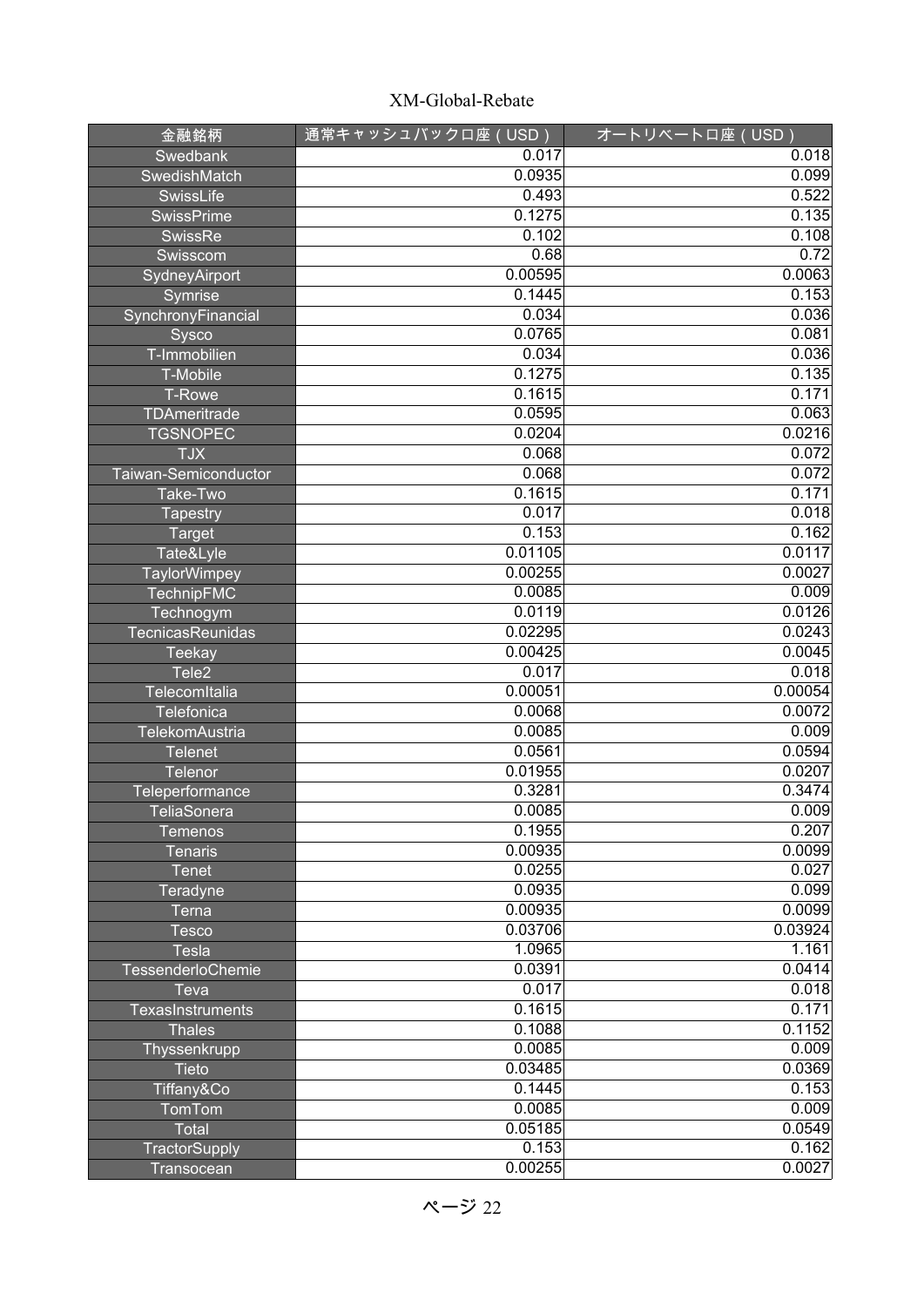| 金融銘柄                    | 通常キャッシュバックロ座 (USD) | オートリベートロ座 (USD) |
|-------------------------|--------------------|-----------------|
| Transurban              | 0.01275            | 0.0135          |
| TravelersCompanies      | 0.153              | 0.162           |
| <b>TravisPerkins</b>    | 0.0187             | 0.0198          |
| Trelleborg              | 0.017              | 0.018           |
| <b>Trip</b>             | 0.034              | 0.036           |
| Tripadvisor             | 0.0255             | 0.027           |
| <b>TruistFinancial</b>  | 0.051              | 0.054           |
| Tui                     | 0.0085             | 0.009           |
| <b>TullowOil</b>        | 0.000425           | 0.00045         |
| Twitter                 | 0.0425             | 0.045           |
| Tyson                   | 0.085              | 0.09            |
| <b>UBIBanca</b>         | 0.00425            | 0.0045          |
| <b>UBS</b>              | 0.017              | 0.018           |
| <b>UCB</b>              | 0.12835            | 0.1359          |
| <b>UDR</b>              | 0.051              | 0.054           |
| <b>UNIQA</b>            | 0.0085             | 0.009           |
| UPM-Kymmene             | 0.0391             | 0.0414          |
| <b>UPS</b>              | 0.1275             | 0.135           |
| <b>USBancorp</b>        | 0.051              | 0.054           |
| <b>Ubisoft</b>          | 0.0986             | 0.1044          |
| <b>UltaBeauty</b>       | 0.3145             | 0.333           |
| <b>UltraElectronics</b> | 0.034              | 0.036           |
| Umicore                 | 0.0612             | 0.0648          |
| Umpqua                  | 0.017              | 0.018           |
| <b>UnderArmour</b>      | 0.017              | 0.018           |
| <b>UniCredit</b>        | 0.01275            | 0.0135          |
| UnibailRodamco          | 0.0935             | 0.099           |
| <b>Unilever</b>         | 0.7072             | 0.7488          |
| <b>UnionPacific</b>     | 0.221              | 0.234           |
| Unipol                  | 0.0051             | 0.0054          |
| UnipolSai               | 0.0034             | 0.0036          |
| <b>UnitedAirlines</b>   | 0.051              | 0.054           |
| UnitedHealth            | 0.3825             | 0.405           |
| UnitedInternet          | 0.051              | 0.054           |
| UnitedStatesSteel       | 0.0085             | 0.009           |
| <b>UnitedTech</b>       | 0.085              | 0.09            |
| <b>UnitedUtilities</b>  | 0.017              | 0.018           |
| Urban                   | 0.0255             | 0.027           |
| <b>VEON</b>             | 0.00255            | 0.0027          |
| <b>VF</b>               | 0.085              | 0.09            |
| Valaris                 | 0.00085            | 0.0009          |
| Vale                    | 0.017              | 0.018           |
| Valeo                   | 0.034              | 0.036           |
| Valero                  | 0.085              | 0.09            |
| Valmet                  | 0.03485            | 0.0369          |
| Ventas                  | 0.051              | 0.054           |
| Veolia                  | 0.0306             | 0.0324          |
| Verbund                 | 0.0595             | 0.063           |
| Vereit                  | 0.0085             | 0.009           |
| Verisign                | 0.2635             | 0.279           |
| <b>Verisk</b>           | 0.2125             | 0.225           |
| Verizon                 | 0.0765             | 0.081           |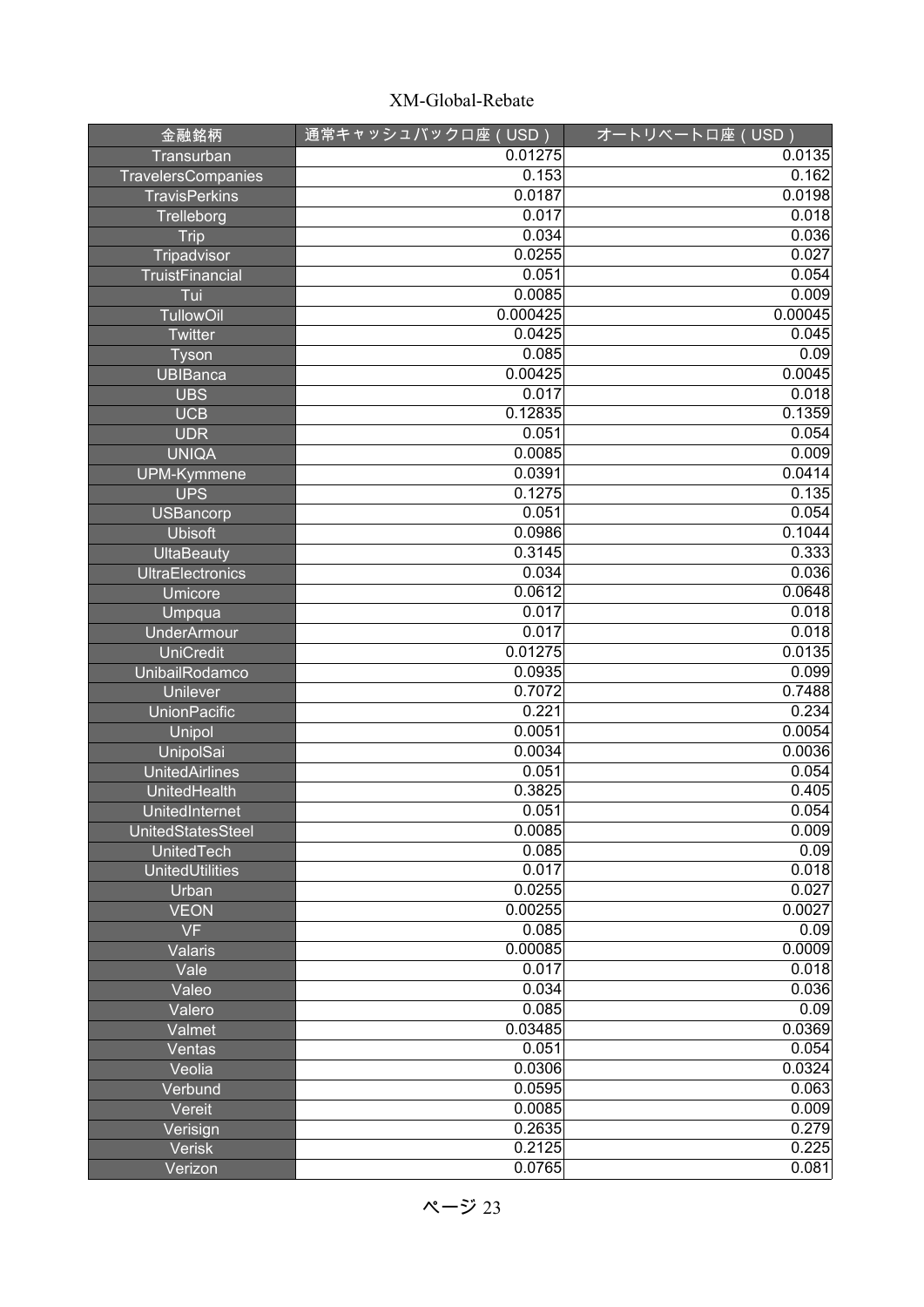| 金融銘柄                            | 通常キャッシュバックロ座 (USD) | オートリベートロ座 (USD) |
|---------------------------------|--------------------|-----------------|
| Vertex                          | 0.3485             | 0.369           |
| <b>ViacomCBS</b>                | 0.034              | 0.036           |
| Vicinity                        | 0.0017             | 0.0018          |
| <b>Victrex</b>                  | 0.03315            | 0.0351          |
| ViforPharma                     | 0.1955             | 0.207           |
| Vinci                           | 0.1275             | 0.135           |
| Visa                            | 0.2465             | 0.261           |
| Viscofan                        | 0.085              | 0.09            |
| VistryGroup                     | 0.0136             | 0.0144          |
| Vivendi                         | 0.0323             | 0.0342          |
| Vodafone                        | 0.0221             | 0.0234          |
| Voestalpine                     | 0.0255             | 0.027           |
| Volkswagen                      | 0.221              | 0.234           |
| Volvo                           | 0.017              | 0.018           |
| Vonovia                         | 0.0765             | 0.081           |
| Vopak                           | 0.068              | 0.072           |
| Vornado                         | 0.051              | 0.054           |
| <b>WHSmith</b>                  | 0.0187             | 0.0198          |
| <b>WPP</b>                      | 0.0085             | 0.009           |
| Wacker                          | 0.0935             | 0.099           |
| WalMart                         | 0.153              | 0.162           |
| Walgreens                       | 0.0595             | 0.063           |
| Wartsila                        | 0.01105            | 0.0117          |
| Waste                           | 0.136              | 0.144           |
| Weibo                           | 0.0425             | 0.045           |
| Weir                            | 0.01615            | 0.0171          |
| WellsFargo                      | 0.0425             | 0.045           |
| Welltower                       | 0.0765             | 0.081           |
| Wendel                          | 0.1309             | 0.1386          |
| Wendys                          | 0.0255             | 0.027           |
| Wereldhave                      | 0.017              | 0.018           |
| Wesfarmers                      | 0.03655            | 0.0387          |
| WesternDigital                  | 0.0595             | 0.063           |
| WesternUni                      | 0.034              | 0.036           |
| Westpac                         | 0.01615            | 0.0171          |
| Weyerhaeuser                    | 0.0255             | 0.027           |
| Whirlpool                       | 0.17               | 0.18            |
| Whitbread                       | 0.0425             | 0.045           |
| WhitingPetroleum                | 0.0017             | 0.0018          |
| WienerBerger                    | 0.0255<br>0.00255  | 0.027           |
| WilliamHill                     | 0.0255             | 0.0027<br>0.027 |
| <b>Williams</b>                 | 0.0255             | 0.027           |
| Wirecard                        |                    | 0.126           |
| Wisconsin                       | 0.119<br>0.102     | 0.108           |
| WoltersKluwer<br>Wood           | 0.0034             | 0.0036          |
|                                 | 0.0204             | 0.0216          |
| WoodsidePetroleum<br>Woolworths | 0.0323             | 0.0342          |
|                                 | 0.119              | 0.126           |
| WynnResorts                     | 0.085              | 0.09            |
| <b>XcelEnergy</b><br>Xerox      | 0.0255             | 0.027           |
| <b>Xilinx</b>                   | 0.119              | 0.126           |
|                                 |                    |                 |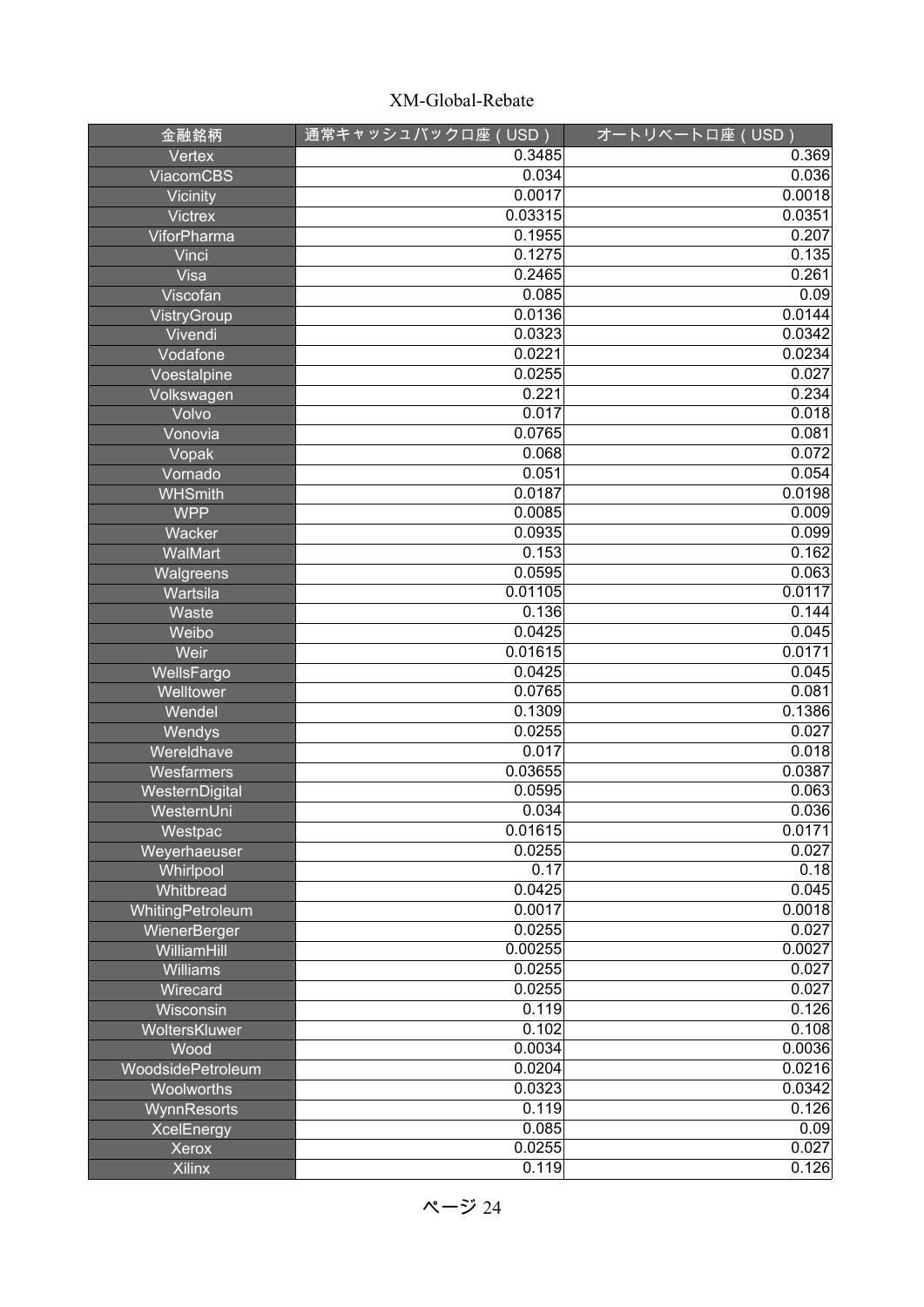| 金融銘柄                   | 通常キャッシュバックロ座 (USD) | オートリベートロ座 (USD) |
|------------------------|--------------------|-----------------|
| Yandex                 | 0.051              | 0.054           |
| YaraInternational      | 0.0459             | 0.0486          |
| YumBrands              | 0.119              | 0.126           |
| Zalando                | 0.0935             | 0.099           |
| Zions                  | 0.051              | 0.054           |
| Zoetis                 | 0.1785             | 0.189           |
| ZurichInsurance        | 0.459              | 0.486           |
| OIL                    | 0.85               | 0.9             |
| OILMn                  | 0.085              | 0.09            |
| <b>Kuka</b>            | 0.0595             | 0.063           |
| <b>BCHUSD</b>          | 0.0425             | 0.045           |
| <b>BTCUSD</b>          | 1.071              | 1.134           |
| <b>ETHUSD</b>          | 0.0255             | 0.027           |
| <b>LTCUSD</b>          | 0.0085             | 0.009           |
| <b>XRPUSD</b>          | 0.0425             | 0.045           |
| Rallye                 | 0.00595            | 0.0063          |
| <b>Debenhams</b>       | $8.5E - 05$        | $9E-05$         |
| <b>Newfield</b>        | 0.017              | 0.018           |
| CA                     | 0.0595             | 0.063           |
| <b>Express Scripts</b> | 0.119              | 0.126           |
| Andeavor               | 0.1785             | 0.189           |
| Envision               | 0.0595             | 0.063           |
| Fomento                | 0.017              | 0.018           |
| Inmarsat               | 0.00935            | 0.0099          |
| LasalleHotel           | 0.0425             | 0.045           |
| Panalpina              | 0.1785             | 0.189           |
| Pandora                | 0.0085             | 0.009           |
| Scana                  | 0.051              | 0.054           |
| StadaArzneimittel      | 0.1275             | 0.135           |
| Valiant                | 0.136              | 0.144           |
| Vedanta                | 0.0136             | 0.0144          |
| <b>XL</b>              | 0.068              | 0.072           |
| Old Mutual Limited     | 0.00255<br>0.3825  | 0.0027<br>0.405 |
| AUS200Cash             | 0.0289             | 0.0306          |
| <b>Abertis</b>         | 0.221              | 0.234           |
| Aetna<br>Allergan      | 0.2125             | 0.225           |
| Ameriprise Financial   | 0.255              | 0.27            |
| <b>BRENT</b>           | 0.425              | 0.45            |
| CHI50Cash              | 1.7                | 1.8             |
| COCOA                  | 0.935              | 0.99            |
| <b>COFFE</b>           | 6.46               | 6.84            |
| <b>CORN</b>            | 0.51               | 0.54            |
| <b>COTTO</b>           | 2.805              | 2.97            |
| <b>EU50</b>            | 0.2975             | 0.315           |
| EU50Cash               | 0.2975             | 0.315           |
| <b>FRA40</b>           | 0.425              | 0.45            |
| FRA40Cash              | 0.425              | 0.45            |
| <b>GER30</b>           | 0.2975             | 0.315           |
| GER30Cash              | 0.2975             | 0.315           |
| GRE20Cash              | 0.255              | 0.27            |
| <b>GSOIL</b>           | 0.85               | 0.9             |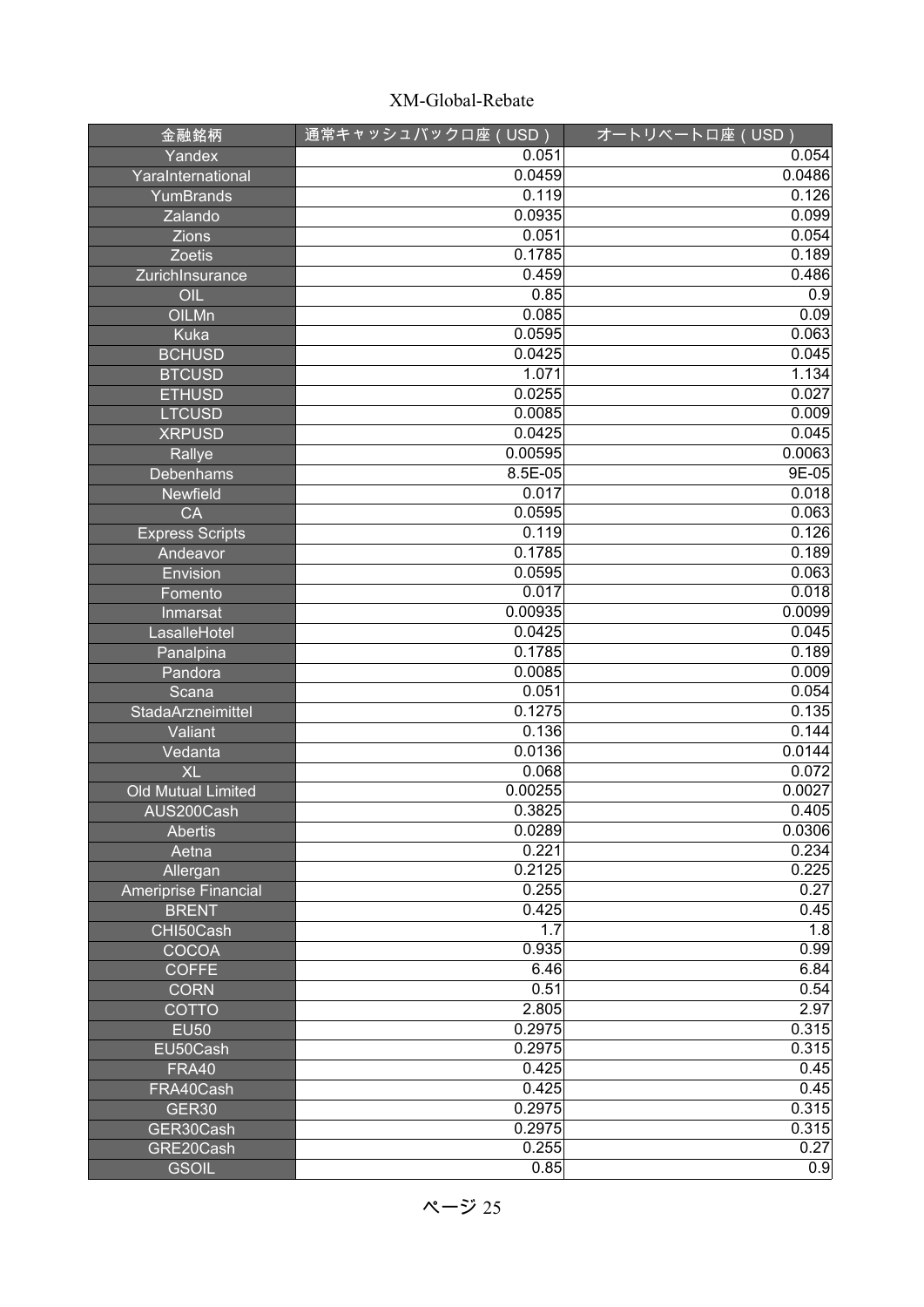| 金融銘柄                    | <u>通常キャ</u> ッシュバックロ座(USD) | オートリベートロ座 (USD) |
|-------------------------|---------------------------|-----------------|
| Gre20Cash               | 0                         | 0               |
| <b>HGCOP</b>            | 1.02                      | 1.08            |
| HK50Cash                | 0.255                     | 0.27            |
| IT40Cash                | 1.9975                    | 2.115           |
| <b>JP225</b>            | 0.017                     | 0.018           |
| JP225Cash               | 0.017                     | 0.018           |
| Ladbrokes               | 0.034                     | 0.036           |
| Liberty Interactive     | 0.034                     | 0.036           |
| Luxottica               | 0.08075                   | 0.0855          |
| NETH25Cash              | 0.0425                    | 0.045           |
| <b>NGAS</b>             | 2.72                      | 2.88            |
| Nordic Nanovector       | 0.0085                    | 0.009           |
| Novabase                | 0.0085                    | 0.009           |
| <b>PALL</b>             | 2.55                      | 2.7             |
| <b>PLAT</b>             | 2.04                      | 2.16            |
| POL20Cash               | 0.051                     | 0.054           |
| Priceline               | 2.6945                    | 2.853           |
| Randgold                | 0.102                     | 0.108           |
| <b>SBEAN</b>            | 0.34                      | 0.36            |
| SINGCash                | 0.0425                    | 0.045           |
| <b>SKY</b>              | 0.23715                   | 0.2511          |
| SPAIN35Cash             | 1.0625                    | 1.125           |
| <b>SUGAR</b>            | 0.765                     | 0.81            |
| <b>SWI20</b>            | 0.765                     | 0.81            |
| SWI20Cash               | 0.765                     | 0.81            |
| <b>Shire</b>            | 0.0646                    | 0.0684          |
| Sonae Capital           | 0                         | $\mathbf 0$     |
| <b>Staples</b>          | 0.017                     | 0.018           |
| <b>Statoil</b>          | 0.0323                    | 0.0342          |
| <b>SunTrust</b>         | 0.085                     | 0.09            |
| <b>UK100</b>            | 0.8075                    | 0.855           |
| UK100Cash               | 0.8075                    | 0.855           |
| <b>US100</b>            | 0.34                      | 0.36            |
| US100Cash               | 0.34<br>1.4875            | 0.36<br>1.575   |
| <b>US30</b><br>US30Cash | 1.4875                    | 1.575           |
| <b>US500</b>            | 0.1275                    | 0.135           |
| US500Cash               | 0.1275                    | 0.135           |
| <b>USDX</b>             | 0.0085                    | 0.009           |
| Viacom                  | 0.0425                    | 0.045           |
| <b>WHEAT</b>            | 0.34                      | 0.36            |
| WholeFoods              | 0.0425                    | 0.045           |
| Worldpay                | 0.00595                   | 0.0063          |
| <b>YIT</b>              | 0.0085                    | 0.009           |
| Yahoo                   | 0.085                     | 0.09            |
| <b>BHP Billiton</b>     | 0.0255                    | 0.027           |
| LundinEnergy            | 0.034                     | 0.036           |
| <b>Marine Harvest</b>   | 0.02805                   | 0.0297          |
| <b>MetsoOutotec</b>     | 0.0068                    | 0.0072          |
| <b>Michael Kors</b>     | 0.051                     | 0.054           |
| <b>Neles</b>            | 0.04505                   | 0.0477          |
| RaytheonTech            | 0.153                     | 0.162           |